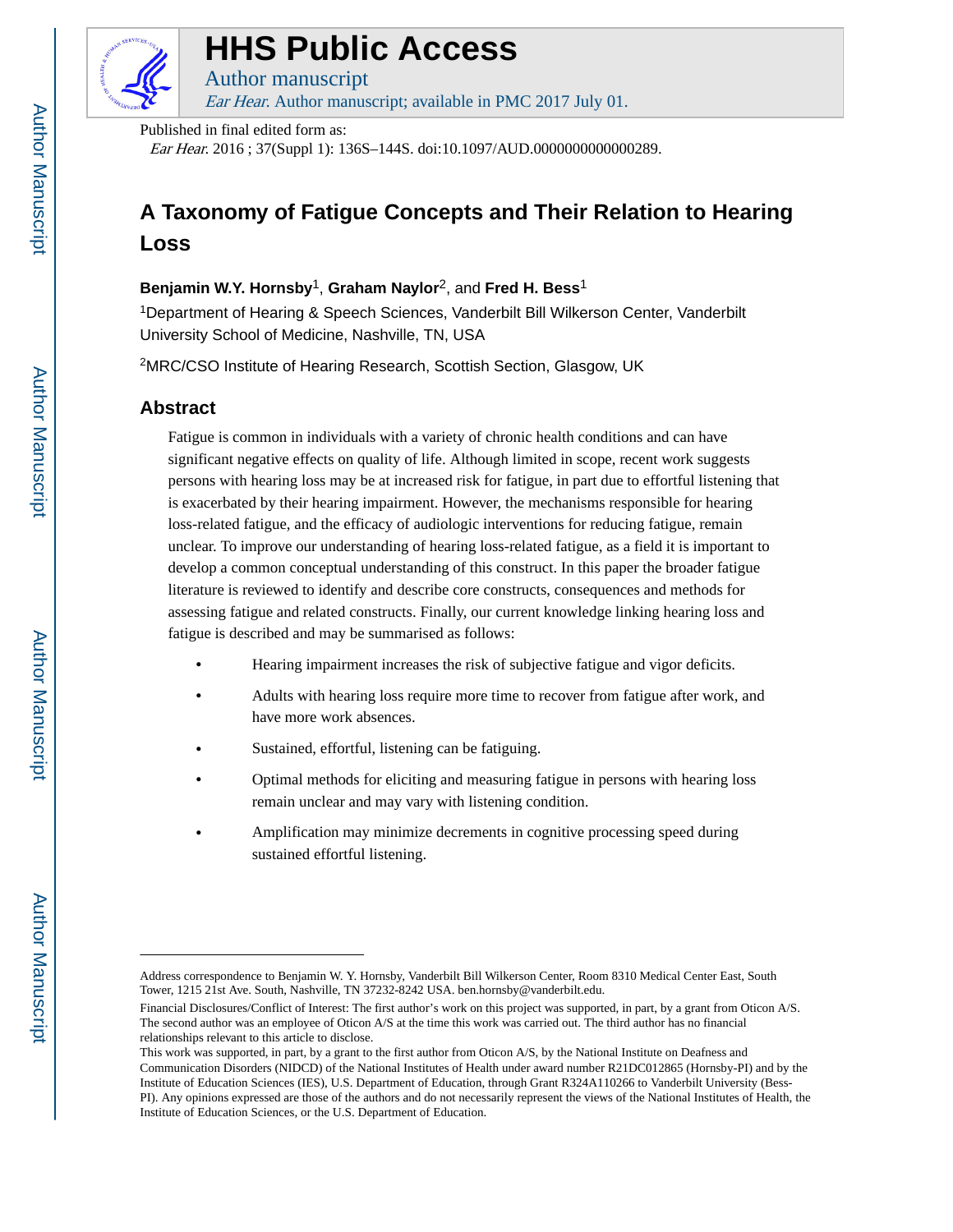Future research is needed to develop reliable measurement methods to quantify hearing lossrelated fatigue; explore factors responsible for modulating fatigue in people with hearing loss; and identify and evaluate potential interventions for reducing hearing loss-related fatigue.

#### **Keywords**

cognition; fatigue; energy; vigor; mood; hearing loss; sleepiness; weariness; effort; listening effort

## **I. DEFINING FATIGUE**

Fatigue is a complex construct that has been defined many ways. In fact, a standardized definition does not exist. Definitions found in the literature vary, in part, based on the discipline of the person describing the construct (e.g., layperson, physiologist, cognitive psychologist, physician) and the focus of their study (e.g., muscle fatigue in athletes, cognitive fatigue in multiple sclerosis). Fatigue has also routinely been defined as a symptom, indicative of physical or mental disease (e.g., multiple sclerosis, depression) or a consequence of the treatment of diseases (e.g., chemotherapy). This range of definitions complicates comparisons across studies and the generalization of research findings and highlights the need for explicit definitions in published literature. This section describes two common and distinct ways of conceptualizing and defining fatigue.

#### **Subjective fatigue: Feelings**

Probably the most intuitive way to define fatigue is as a subjective experience or mood state. Common terminology used to describe fatigue subjectively includes feelings of weariness, tiredness, a lack of vigor or energy, or decreased motivation to continue on a task (Chaudhuri and Behan, 2000; O'Connor, 2004; Tiesinga, Dassen, and Halfens, 1996). These percepts are best identified via subjective measurement (Whitehead, 2009). The onset, duration, and severity of the fatigue are also often described subjectively (Dittner et al., 2004). Subjective fatigue can result from a wide range of factors, including sustained physical or mental effort, emotional distress, sleep disturbance and physical or mental disease processes. Chaudhuri and Behan (2000) define "central" fatigue as a lack of motivation or desire (subjective traits) to continue a physical or mental task in the absence of neuromuscular processing deficits.

#### **Fatigue as a performance decrement: Behaviour**

For over 100 years, and with mixed results, researchers have defined and examined fatigue as a performance decrement (Ackerman, 2011). The athlete is very familiar with fatiguerelated performance decrements. While the underlying mechanisms are complex, this type of fatigue is often viewed on the cellular level in terms of depletion of energy stores in muscle tissue and has been extensively studied (e.g., Green, 1997). This type of fatigue has been referred to as "peripheral" fatigue, defined as difficulty initiating or maintaining some physical tasks due to limitations in peripheral processing abilities (i.e., at cellular, circulatory or neuromuscular level; Chaudhuri and Behan, 2000). Fatigue-related performance decrements are also associated with various disease processes (e.g., rheumatoid arthritis and Parkinson's disease; Garber and Friedman, 2003; Schwid et al., 2002). In both normal and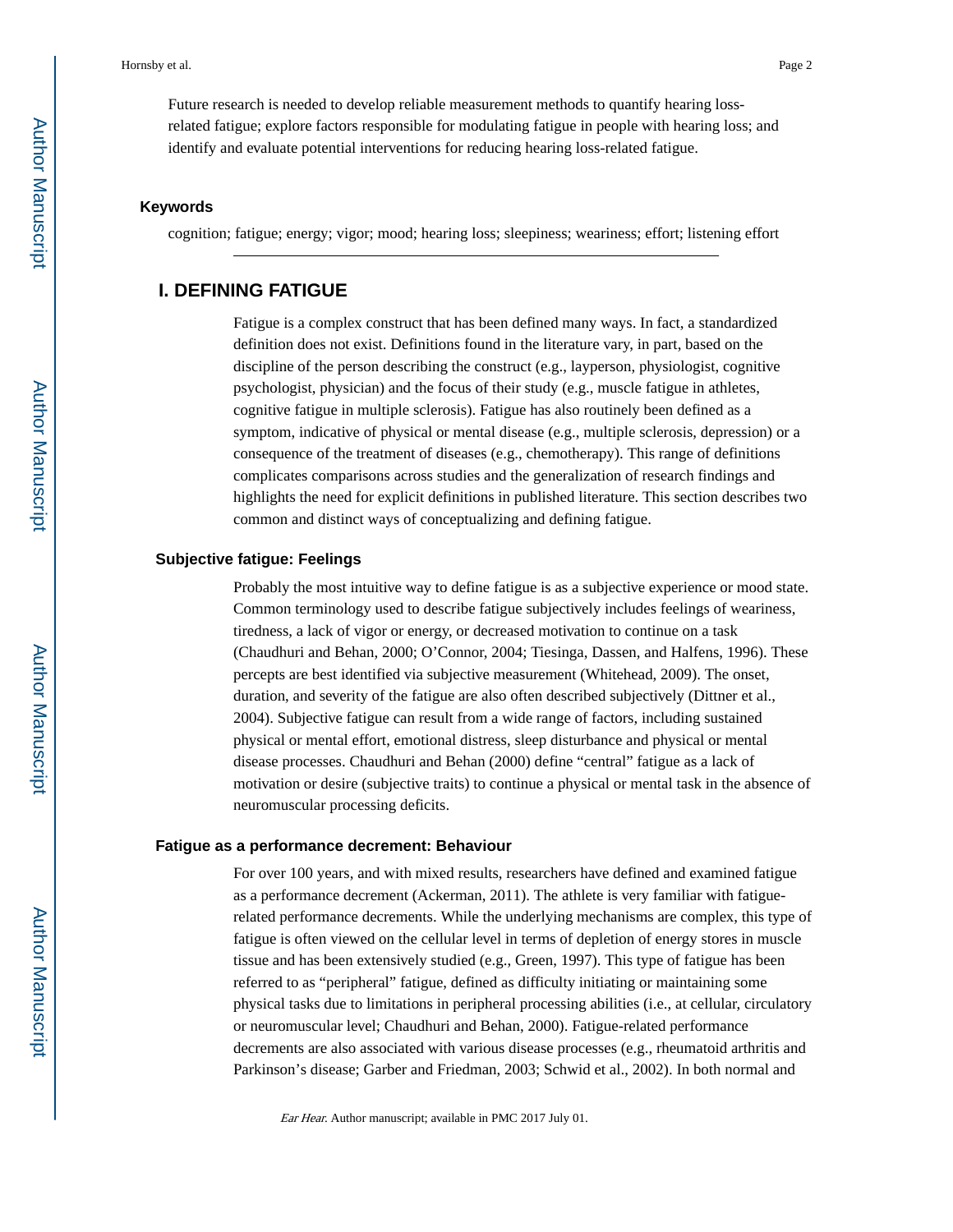pathologic cases, these decrements are often referred to as "physical fatigue" given the focus on physical performance decrements.

Although not a universal finding, fatigue-related decrements in cognitive processing abilities (e.g., attention, processing speed, memory) may be observed following periods of sustained and demanding mental work. Physical or cognitive fatigue-related performance decrements are sometimes referred to as objective measures of fatigue, to distinguish these measures from subjective reports. The term "cognitive fatigue" has also been used to refer specifically to fatigue-related performance decrements on cognitive tasks (Ackerman, 2011). It is not uncommon for performance decrements to be accompanied by changes in subjective fatigue. However, relationships between changes in subjective ratings and associated performance decrements are often absent or weak, suggesting that separate aspects of the fatigue experience are being assessed (Leavitt and DeLuca, 2010; Hornsby, 2013).

## **II. (SUBJECTIVE) FATIGUE DIMENSIONS AND RELATED CONSTRUCTS**

Researchers continue to debate whether subjective fatigue is best described as a unidimensional or multidimensional construct (Michielsen, et al., 2004). This section describes several common dimensions, or domains, used to characterize the fatigue experience. These dimensions have been identified largely through interviews and surveys and via factor analyses of questionnaire data during the development of instruments for quantifying fatigue (Stein et al., 1998; Piper et al., 1998). The focus here is primarily on the subjective experience, but in some cases fatigue dimensions are also described in terms of performance decrements.

#### **Energy/vigor/vitality**

Like fatigue, the construct of "energy" has been defined and described in many ways. From a social perspective having "mental energy" is important for quality of life (O'Connor, 2006). From a physics perspective, energy is well defined as the capacity to do work. As a mood, the term energy has similar connotations. When we have energy we feel able to do physical or mental work (O'Connor, 2004). The terms vigor and vitality are also commonly used when describing energy as a mood state. For example, the Activation-Deactivation Adjective Checklist (AD-ACL; Thayer, 1986), a common tool for assessing energy, uses the adjectives "active, energetic, vigorous, lively and full of pep" to quantify "Energy-Arousal". These same adjectives are used on another standardized mood scale, the short form of the Profile of Mood States (POMS; McNair et al., 1971), to assess the construct of "vigor". Likewise, the term "vitality", defined as positive feelings of "aliveness" and energy, has similar connotations (Ryan and Frederick, 1997). Researchers actively debate whether the constructs of energy, vigor and vitality are the same construct or unique components of some other larger underlying construct (Shirom, 2011).

The subjective constructs of energy and fatigue are clearly related, with multiple studies showing a strong negative correlation (−0.38 < r <−0.73) between the two moods (Lee et al., 1991; McNair and Heuchert, 2010). Despite the negative association, factor analyses suggest they are independent constructs, not bi-polar attributes of a single mood. That is, while individuals reporting high levels of fatigue also generally report low levels of energy/vigor,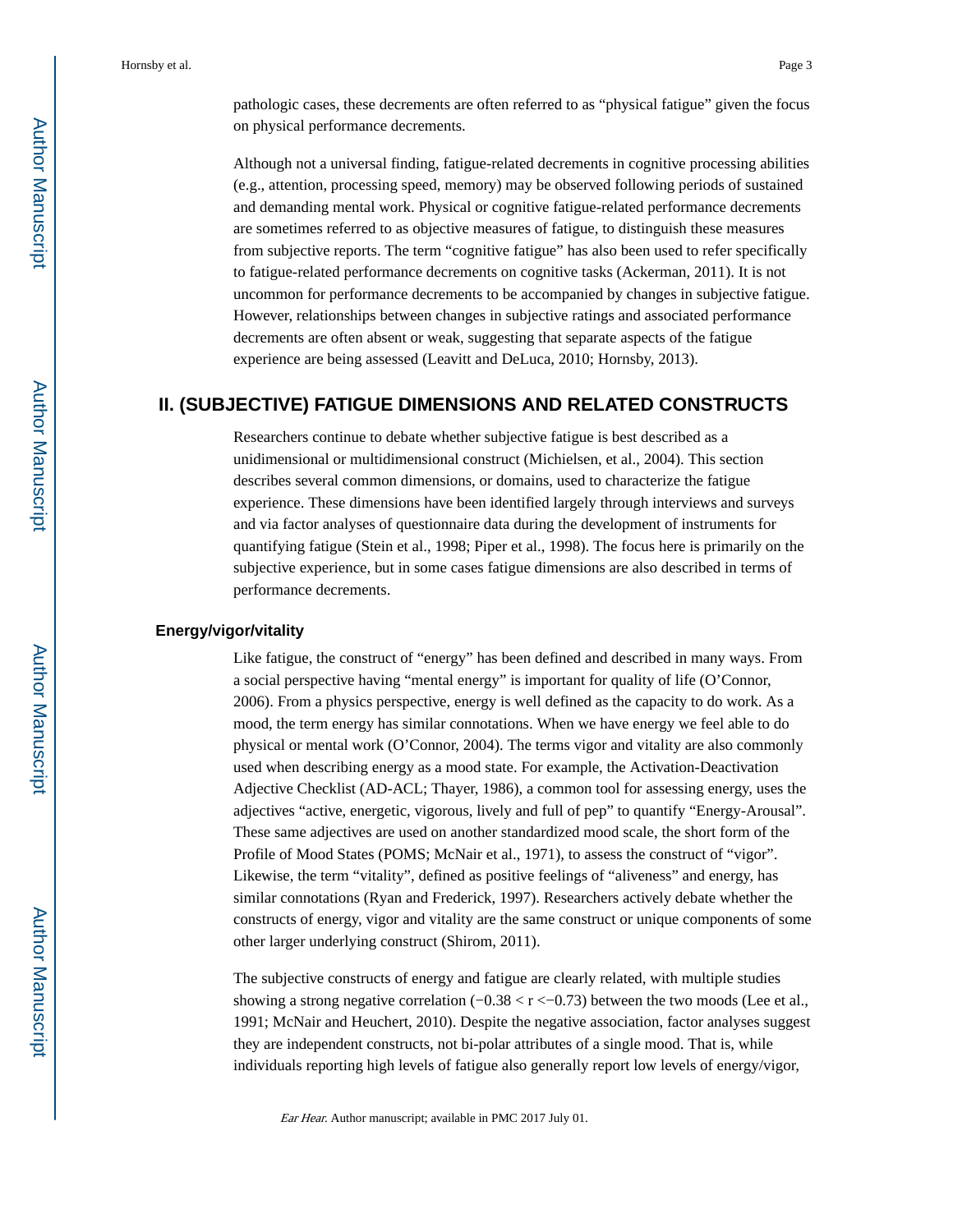substantial variability exists (e.g., Lee et al., 1991; McNair and Heuchert, 2010). For example, an athlete may feel both fatigued and invigorated following an especially challenging workout or competition. Or conversely, a student may feel mentally fatigued following a long and difficult examination, but also feel a strong desire for alternative mental or physical activity (e.g., go for a run or go out with friends).

#### **General fatigue**

This subjective experience refers to a general sense of feeling tired, worn out, or sluggish. Or, in the energy domain, a feeling of low energy or motivation to complete a task. Although it might be considered a unidimensional construct, this term is included on several multidimensional fatigue scales (Smets et al., 1995; Stein et al., 1998). It captures a general feeling of fatigue regardless of the underlying factors or mechanisms (e.g., sleep loss, medications, disease, or sustained physical or mental work) responsible for the percept.

#### **Physical/somatic fatigue**

Physical fatigue refers to a reduced ability (performance decrement) or desire (subjective) to physically perform tasks (Chalder et al., 1993). This is generally the result of sustained physical exertion or the consequence of a disease process. Subjectively, somatic symptoms are often used to quantify this type of fatigue (e.g., My legs feel weak). Clearly, subjective complaints of muscle weakness could also be, and frequently are, measured separately as 'objective' fatigue-related performance decrements.

#### **Mental/cognitive fatigue**

In contrast to physical fatigue, mental fatigue refers to a reduced ability (performance decrement) or desire (subjective) to perform mental or cognitive processes or tasks (Chalder et al., 1993; van der Linden, Frese and Meijman, 2003). Subjective assessment of mental/ cognitive fatigue is based on responses to surveys or questionnaires completed by the individual or their caregiver. For example, mental fatigue may be assessed subjectively by asking about perceived difficulties with concentration, attention, clear thinking, and memory (Chalder et al., 1993; Stein et al., 2004).

Alternatively, research suggests that a variety of simple and complex cognitive processing abilities, such as attention, processing speed, memory and decision-making, are degraded in individuals in a fatigued state (e.g., Ackerman, 2011). Thus, as mentioned above, some authors use the term "cognitive fatigue" to refer specifically to performance decrements in cognitive processing abilities, rather than referring to a subjective feeling or mood. We note the potential for confusion in this term, as it may be used to refer to a subjective fatigue, or an objective consequence of fatigue. This is noteworthy because both types may be expected to manifest themselves in relation to hearing impairment.

Despite obvious differences, the distinction between the domains of mental and physical fatigue is not always clear. For example, in addition to well-known cellular mechanisms, physical fatigue is also modulated by central cognitive processes. Marcora and colleagues (2009) found that mentally fatigued cyclists (those that completed a mentally demanding cognitive task for 90 minutes prior to cycling) became physically fatigued (unable to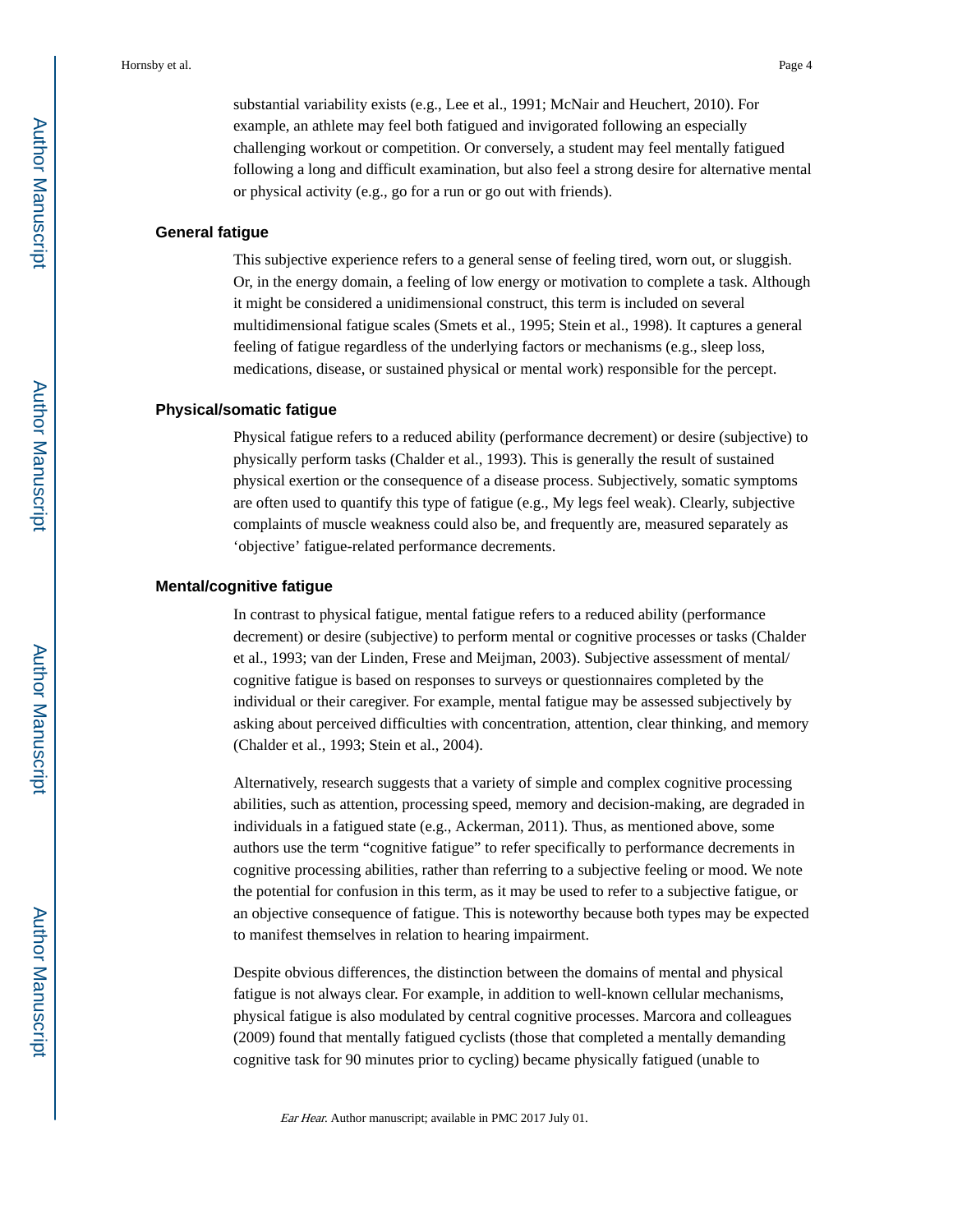maintain a certain rpm) faster than a control group of cyclists that watched a neutral documentary for 90 minutes prior to cycling. This association between mental and physical fatigue highlights the complexity of fatigue as a construct.

#### **Emotional/affective fatigue**

Emotional or affective fatigue is included as a domain on several multidimensional fatigue scales (e.g., Piper et al., 1998; Stein et al., 1998; 2004). Like other fatigue domains, emotional fatigue may be described as the reduced ability or desire to perform physical or mental tasks; however, this reduced ability/desire is the result of emotional or psychological demands on the individual. Barnes and Van Dyne (2009) suggest emotional fatigue is the consequence of emotional demands of others and results in feeling "overwhelmed, drained, and used up". Emotional fatigue has been studied in relation to workplace strategies and issues (e.g., Barnes and Van Dyne, 2009) and is an important consequence of cancer and cancer-related treatments (Curt et al., 2000). Similar to other fatigue domains, emotional fatigue is often correlated with depression (e.g., Strasser et al., 2009).

#### **Fatigue duration: Transient vs. long-term**

It makes sense to differentiate between a more long-term fatigued state (e.g., feelings of fatigue that are constant or recurrent and not necessarily due to specific, transient, events or situations) resulting from some chronic health or environmental condition, and more shortterm, transient, fatigue due to the mental or physical demands of a given situation. Acute or transient fatigue is common and a normal consequence of sustained and demanding physical or mental work. In the healthy population, this type of fatigue tends to resolve quickly with breaks or rest and has a minimal impact on quality of life. However, for some individuals, the transient fatigue is more frequent and severe and can be brought about by the completion of routine activities during the day. This type of fatigue can have significant negative effects on quality of life (Evans and Wickstrom, 1999; Robinson-Smith et al., 2000). To examine the time course for long-term fatigue, it is important to consider the frequency, severity, and persistence of the fatigue. These characteristics vary based on the underlying cause of the fatigue and vigor deficits and are assessed directly in several fatigue scales (Hann et al., 1998; Krupp et al., 1989).

In terms of more transient fatigue, the vast majority of research in this area has focused on the time course of muscle fatigue following sustained physical activity. Most relevant to this paper, however, is the development of fatigue due to sustained mental/cognitive processing demands. A variety of factors are known to influence the development of subjective and behavioral fatigue in response to sustained mental work, including task and subject-specific factors, such as, the time-on-task, mental workload, the mental effort allocated to the task, task importance, and motivation (e.g., Ackerman, 2011). Depending on the combination of subject and task characteristics, fatigue may develop rapidly, slowly, or not at all during the measurement process. Some studies have shown evidence of subjective fatigue and performance decrements in as little as 20–30 minutes (Mackworth, 1948; Teichner, 1974). In contrast, a video game enthusiast might happily apply extreme mental effort toward successful completion of the game for several hours with little or no complaints of fatigue or decrements in performance.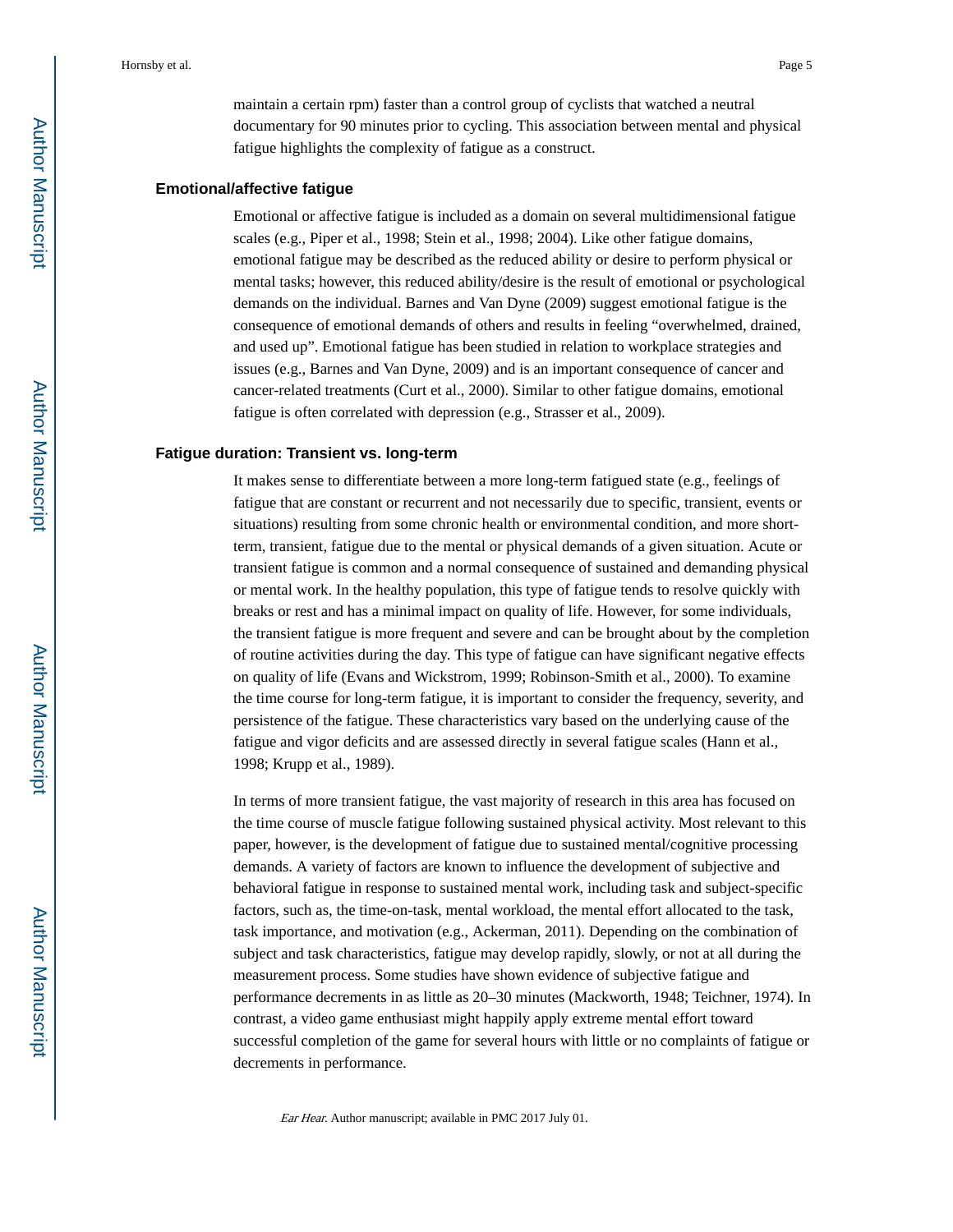## **III. MEASURING FATIGUE AND ENERGY**

Fatigued individuals often describe their condition as "having no energy". In fact, those who are unable to complete daily activities or are overwhelmed by such activities, frequently attribute this condition to a state of "low energy or lack of energy". To most of us, mental energy is considered important for accomplishing daily tasks and for quality of life—it is viewed as a multidimensional concept that includes such constructs as mood, cognition, motivation, sleepiness and quality of life (Lieberman, 2007; O'Connor, 2006). To be sure, the scientific literature on mental energy is limited. There is no consensus on the definition of mental energy, and the relationship between feelings of energy and fatigue are not well understood. Some researchers view energy and fatigue as opposites of the same construct whereas others view these two entities as separate constructs (Liberman, 2007). Despite the ambiguity of the relationships between fatigue and energy several approaches have been developed to assess these constructs. A review of the more common assessment approaches appears below.

#### **Subjective assessment of fatigue and energy deficits**

Subjective assessment is a common approach for measuring fatigue and low energy, and a wide range of instruments is available for use. Some instruments assess fatigue/energy as part of a more global assessment of health or mood. For example, the Profile of Mood States (POMS; McNair et al., 1971) assesses an individual's overall mood by examining several mood states, such as tension, depression, anger, confusion, as well as fatigue and vigor (McNair et al., 1971). There are seven items used to assess fatigue (e.g., Worn out, Listless) and eight items used to assess vigor (e.g., Lively, Energetic). Respondents circle a number between 0 (Not at all) and 4 (Extremely) that best describes how they have been feeling during the past week, including the day of completing the POMS. The Medical Outcomes Study Short Form (SF-36; Ware and Sherbourne, 1992) is another widely used generic instrument that assesses vitality/energy as part of an individual's overall health. Likewise, the Patient-Reported Outcomes Measurement Information System (PROMIS) is used to assess components, including fatigue, of physical, mental and social health, as well as providing an estimate of global health (e.g., Cella et al., 2010). These measures are well validated and have normative data for both the general healthy population and individuals with various chronic diseases.

Other instruments have been designed specifically to assess the constructs of fatigue and/or energy. Recent reviews by Dittner et al (2004) and Whitehead (2009) identified over 40 instruments designed specifically to measure fatigue and energy deficits in various clinical populations. While many scales are available there is no consensus on a "gold standard" measure of subjective fatigue. Clearly, the lack of consensus on even a definition of fatigue limits our ability to standardize measures. In addition, the diversity of measures is driven, in part, by the diverse needs of the clinicians and researchers administering the tools. Instruments vary in terms of their construction format, number of test items, and whether they treat fatigue/energy as a uni-dimensional or multi-dimensional construct. The specific aspects of fatigue that are assessed also vary across instruments. Important characteristics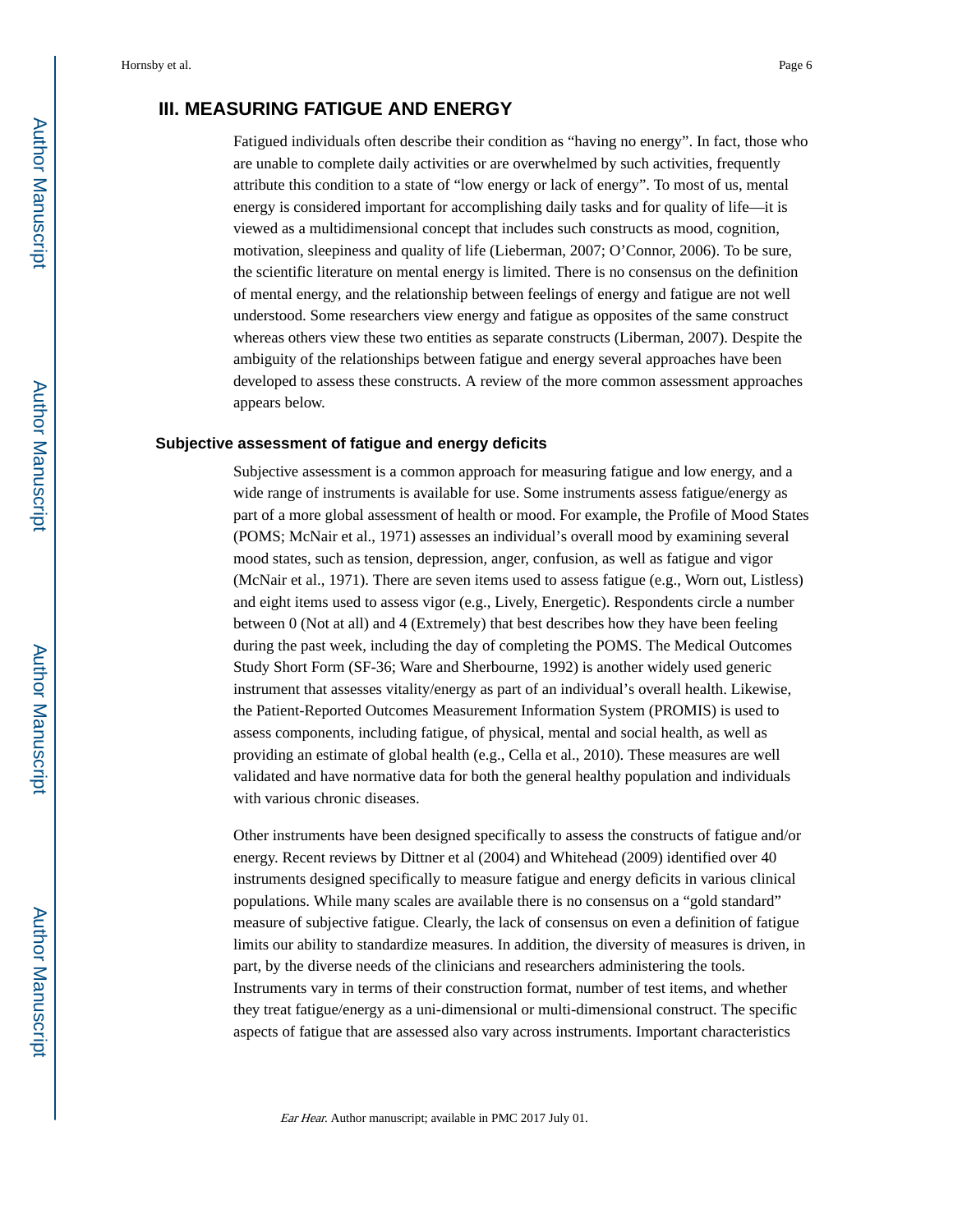include the duration of the fatigue, its frequency of occurrence, and the magnitude or intensity of the experience.

In addition to the characteristics of the fatigue, some instruments also assess the functional impact of the fatigue on daily activities and quality of life. The Revised Piper Fatigue Scale (Piper et al., 1998) is an example of a measure that assesses duration of fatigue (minutes to months) as well as its severity and behavioral impact on daily activities (e.g., at work/school, socializing). Likewise, subjective "need for recovery" scales have been used to measure the need to recuperate from work-related fatigue (van Veldhoven and Broersen, 2003). Some work considers need for recovery scales as a proxy for work-related fatigue (Sluiter, et al., 2003). In contrast, other work suggests that while often related, fatigue and need for recovery from work are independent constructs (Jansen, Kant, and Brandt, 2002).

#### **Assessing fatigue/energy via behavioral performance decrements**

Monitoring task performance over time is another approach that has been used for many years to study both physical and mental fatigue. Researchers have examined fatigue effects on diverse cognitive tasks (e.g., attention, memory, learning, mental planning, executive control; van der Linden, Frese and Meijman, 2003; Lim and Dinges, 2008; Shigihara et al., 2013). Performance on any cognitive task could potentially be used as a metric for detecting fatigue effects; however, tasks requiring sustained cognitive effort have been shown to be particularly effective for demonstrating cognitive performance decrements (DeLuca, 2005; Lieberman, 2007). Fatigue-related deficits in cognitive processing may be exacerbated in impaired populations, such as multiple sclerosis, traumatic brain injury and (potentially) hearing impairment. These same individuals may also experience fatigue even in situations where the mental demands appear limited, such as completion of routine daily activities (DeLuca, 2005; van der Linden, Frese and Meijman, 2003; Hornsby, 2013; Hornsby et al., 2014).

There are two common approaches for measuring fatigue-related decrements in cognitive processing (Ackerman, 2011). One "indirect" approach is to assess cognitive ability before and after a prolonged period of time during which mental effort may vary (e.g., before and after a work day or classroom session). A variation on this "real world" approach is to create a situation where mental effort must be sustained for a period of time, essentially creating a standardized "fatiguing task", and again measure cognitive abilities before and after the completion of the task. This approach loses some face validity, but may decrease variability by forcing all participants to complete exactly the same tasks.

An alternative, more "direct", approach is to utilize a mentally challenging task which allows one to monitor cognitive performance directly, and continuously, over an extended time period. Vigilance tasks are a classic example of this approach. In general, vigilance tasks require participants to maintain attention for and respond to simple, infrequent, target events (e.g., a light flash or tone) while ignoring irrelevant stimuli. Fatigue is inferred when response speed slows, accuracy decreases and/or false alarms increase (Lieberman, 2007; Basner and Dinges, 2011).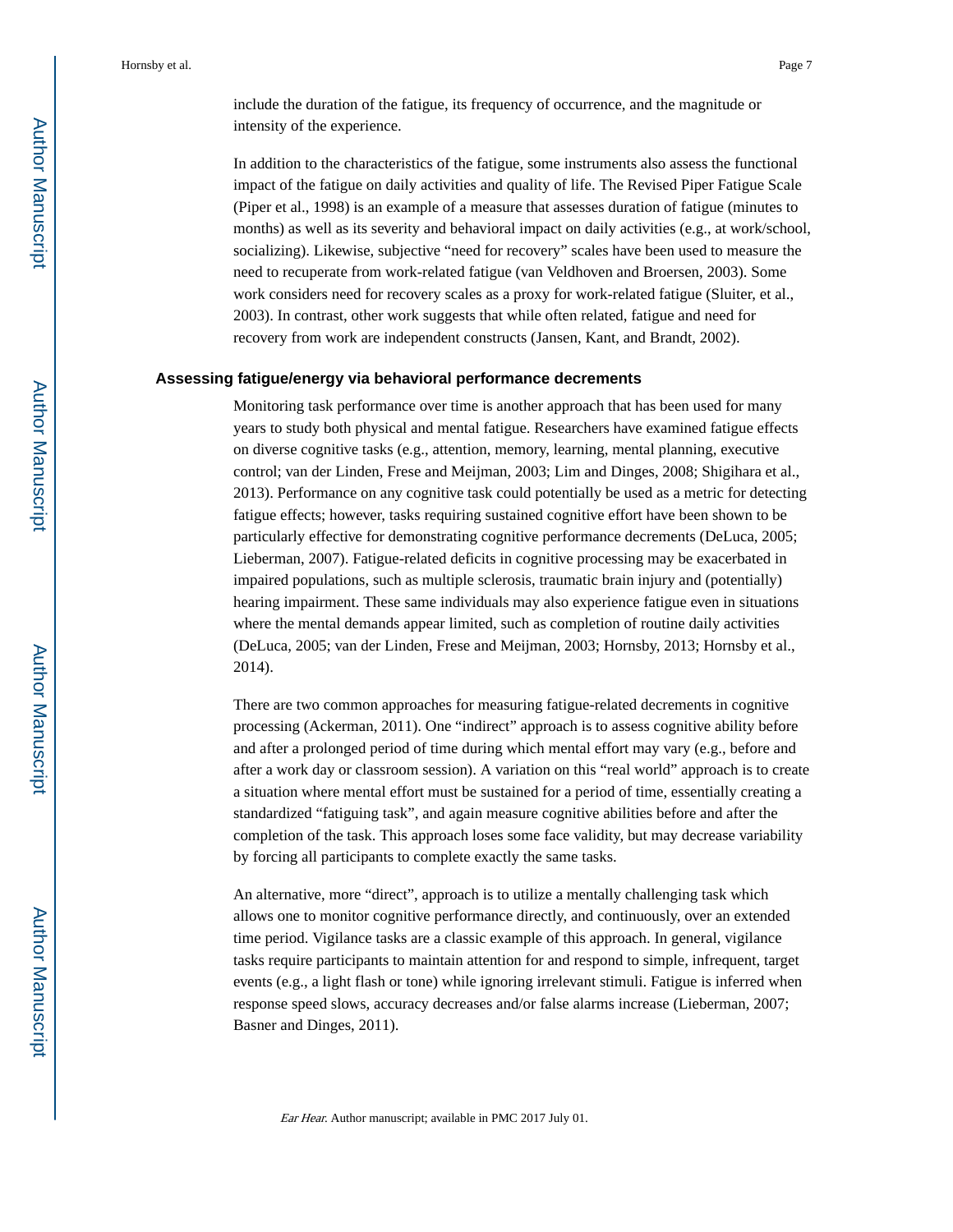Fatigue-related changes in cognitive processing are most readily observed in individuals suffering from more severe and long-term fatigue (e.g., extended sleep loss/poor sleep; extended shift work or long distance monotonous driving). In more acute or transient situations, observing fatigue-related decrements in cognitive processing has proven more challenging. Factors such as motivation, applied effort, task workload and consequences of errors, can influence the development and magnitude of performance decrements on a given task (Ackerman, 2011). Complicating things further, learning effects can be a significant confound when using a performance decrement as a marker for fatigue. Specifically, performance on many tasks is expected to improve over time due to practice and learning effects. These learning effects may minimize, or mask altogether, any fatigue-related performance decrements for an individual despite subjective ratings suggesting fatigue. Individual variations in these opposing processes may also explain, in part, the limited correlations observed between subjective ratings of fatigue and fatigue-related performance decrements. It may also explain the limited effectiveness of some (not all) more complex cognitive tasks for detecting fatigue via performance decrements. Specifically, performance on cognitively complex tasks may be more impacted by practice and learning effects than more simple tasks, such as vigilance tasks (Dinges and Powell, 1985; Lieberman, 2007).

#### **Biologic and physiologic methods for assessing fatigue and energy deficits**

Not surprisingly, physical and physiologic changes often accompany the subjective and behavioral consequences of fatigue. Researchers have used these changes to provide more objective metrics of fatigue. This section briefly touches on some of the more common approaches including biologic markers, as well as physiologic and electrophysiologic techniques. A thorough discussion of approaches, however, is beyond the scope of this paper. Here the focus is on fatigue-related changes associated with sustained mental or psychological demands as opposed to sustained physical demands. Also, although there may be overlap between the physical and physiologic markers associated with fatigue and those associated with effort (e.g., listening effort- see Mackersie, this issue; Richter, this issue), here the focus is on fatigue.

 **Biologic markers—**There has been much work examining the biologic mechanisms of fatigue associated with chronic health conditions (e.g., cancer and multiple sclerosis). Despite this work, our understanding of the biologic mechanisms of fatigue, particularly mental fatigue, is limited. Plasma glucose level is a well-known metabolic factor associated with variations in physical and mental energy, effort and fatigue due to sustained exercise or disease (e.g., Gold et al., 1995; Newsholme, Blomstrand and Eckblom, 1992). However, the sensitivity of this measure for detecting more transient fatigue due to sustained mental demands is unclear (Marcora, Staiano and Manning, 2009).

Cortisol is a biologic marker that has been used in the study of fatigue in a wide range of populations including hearing loss (Hicks and Tharpe, 2002), cancer survivors (Bower, Ganz and Aziz, 2005) and stress-related fatigue (Olsson, Roth and Melin, 2010). Cortisol levels are not a direct marker of fatigue; rather these levels are sensitive to an individual's stress levels and energy expenditure, which are often associated with fatigue. Cortisol can be measured multiple ways including via saliva, hair and urine. Cortisol is an important part of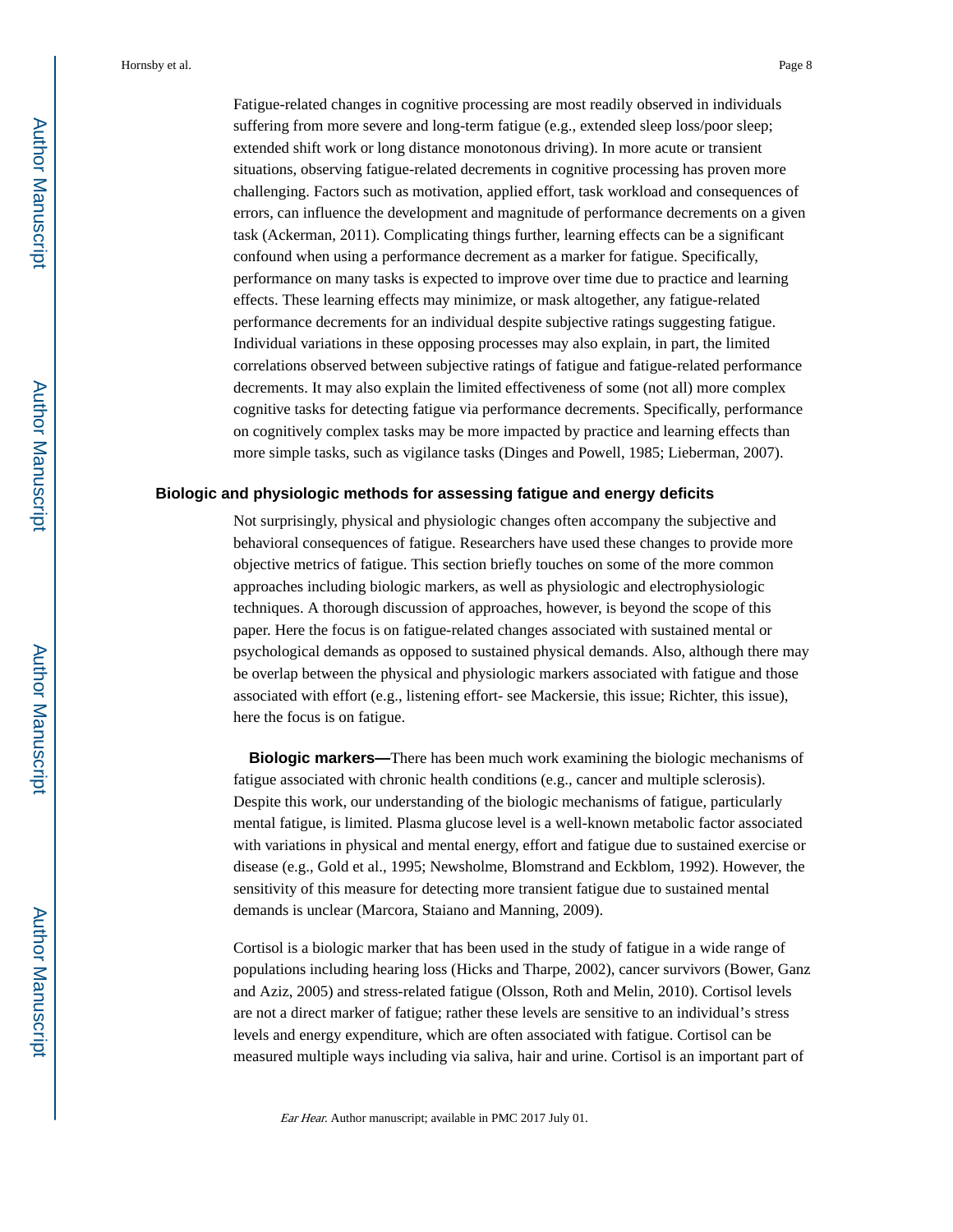the body's response to stress and is regulated by the hypothalamic-pituitary-adrenal (HPA) axis. In non-fatigued individuals, cortisol levels vary in a systematic circadian (24 hour) cycle. A normal, rapid, increase in cortisol levels upon awakening is referred to as the Cortisol Awakening Response (CAR) and in a fatigued state this pattern may be disrupted (Roberts et al., 2004). Disruptions in the "typical" CAR have been associated with perceived stress, including the stress associated with preparing for the upcoming day, and stress associated with a variety of chronic health problems (Schmidt-Reinwald et al., 1999; Wust, Federenko, Hellhammer, & Kirschbaum, 2000). In addition, changes in cortisol levels in response to stressful events may vary in fatigued and non-fatigued individuals, with fatigued individuals typically showing smaller variations in cortisol level (e.g., Bower et al, 2005).

Salivary alpha-amylase (sAA) is another saliva parameter that has been used as a noninvasive biomarker for effort and stress (Granger et al., 2007; Nater et al., 2009). Several studies have reported associations between sAA and plasma norepinephrine levels, a surrogate marker of sympathetic nervous system (SNS) activity, under different conditions of stress (Kuebler et al., 2014; Rohleder et al., 2004). Recent research also suggests a linkage between norepinephrine levels, modulated by the locus coeruleus, and fatiguerelated task engagement/disengagement (Hopstaken et al., 2015). Unfortunately, research examining the relationships between sAA levels and fatigue is limited and results are mixed (Yamaguchi et al., 2006; Nozaki et al., 2009). Thus the utility of sAA as a biomarker for fatigue in individuals with hearing loss remains unclear. Finally, melatonin is another hormone that has been examined in fatigue research. Normal melatonin production and release follows a circadian pattern and disrupted patterns have been observed in persons with chronic health issues and recurrent fatigue (e.g., van Heukelom et al., 2006; Melamud, et al., 2012). However, because melatonin levels impact sleep patterns, research has focused primarily on sleep-related fatigue as opposed to cognitive or emotional fatigue.

 **Physiologic and Electrophysiologic techniques—**Several investigators have found components of the Electroencephalogram (EEG) to be sensitive to fatigue due to multiple factors, such as extended driving (Craig et al., 2012; Zhao, et al., 2011), sustained cognitive tasks (Lorist et al., 2009; Trejo et al., 2005), and multiple sclerosis (Leocani et al., 2001). In addition to continuous monitoring of low-frequency brain activity (EEG), investigators have also used Evoked Response Potentials (ERPs) to detect fatigue-related changes in cognitive processing (Lorist et al., 2009; Murata et al., 2005). For example, Murata et al. (2005) found the P300 ERP was sensitive to fatigue-related changes in mental processing resulting from sustained mental work (performing mental arithmetic for 3 hours). Several other electrophysiologic measures thought to assess various aspects of cognitive processing have been used to examine mental fatigue with varying degrees of success, including the N1, P2, N2b, P3, Error Related Negativity, and Lateralized readiness potential (e.g., Boksem, Meijman, & Lorist, 2005; Kato et al., 2009).

The spontaneous eye blink has been used extensively to assess sleepiness and drowsiness (Caffier et al., 2003), especially associated with long-duration driving-related fatigue (Stern et al., 1994; Lal and Craig, 2001; Tran et al., 2009). Prolonged eye closures, and an increase in duration of eye closures have been observed in fatigued state. Fixed changes in pupil diameter have also been observed in a fatigued state (e.g., LeDuc et al., 2005). Oscillations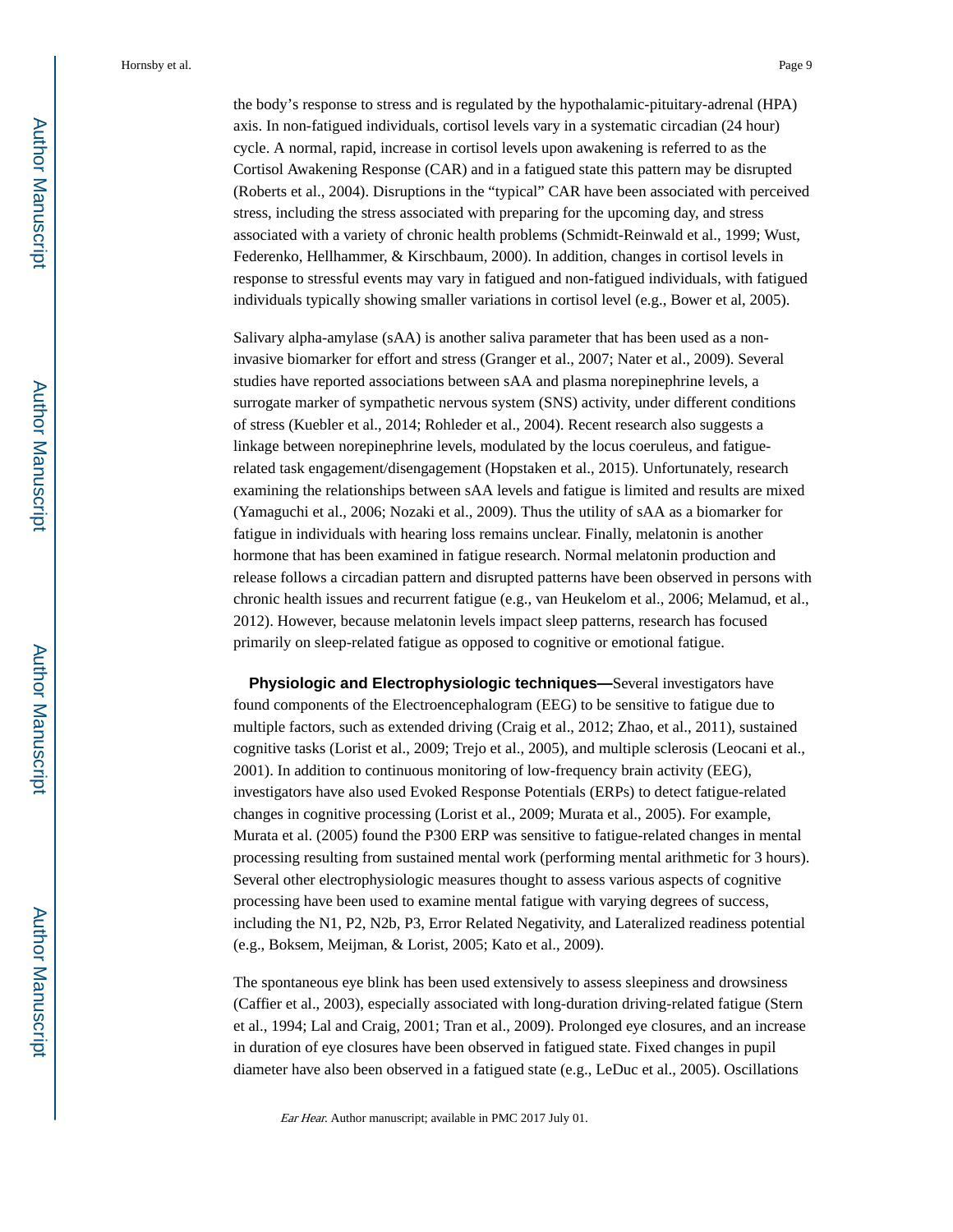in pupil diameter, referred to as "fatigue waves" have also been used as an objective measure of sleep-related fatigue effects (Lowenstein et al., 1963; Eggert, et al., 2012). Although pupillographic methods have been used extensively and found sensitive to fatigue effects, the vast majority of work has focused on fatigue related to sleep or monotony. The utility of this metric for detecting fatigue due to other factors is unclear.

Measurement of pupil diameter, commonly used in the cognitive psychology literature (Sirois and Brisson, 2014) and used to assess effects of hearing loss on cognitive load (e.g., Zekveld et al., 2014), has also recently been used to investigate mental fatigue. Hopstaken et al (2014, 2015) suggest variations in pupil diameter are indicative of task engagement, a process which may be reduced in a fatigued state. They had participants work continuously on demanding cognitive tasks (visual n-back tasks) for a two hour period and found baseline pupil diameter decreased with time-on-task. Results were consistent with subjective ratings of task engagement and fatigue which decreased and increased respectively, with time-ontask.

Variability of heart rate provides a measure of parasympathetic control over the heart. The heart rate may increase or decrease in response to a variety of factors including physical and mental effort, distress, and anxiety that are potentially associated with fatigue. Tran et al (2009) investigated relationships between fatigue and heart rate variability (HRV) in healthy adults. They measured heart rate and HRV before starting a monotonous, simulated driving task and 5 minutes after starting the task. Participants were monitored visually during the task and the task was terminated at the first signs of fatigue (increased head nodding and increased eye closure duration during blinks). Heart rate and HRV were again measured immediately after ending the task. An association between low-frequency HRV and fatigue was observed. Likewise, Segerstrom and Nes (2007) found self-regulatory effort and fatigue, based on participants' persistence to solve an unsolvable mental task, were associated with increases in HRV.

## **IV. CONSEQUENCES OF FATIGUE/LOW ENERGY**

As expected, the consequences of fatigue and energy deficits vary widely depending on the duration and severity of the problem. For individuals experiencing recurrent or long-term, severe fatigue the negative consequences can be significant.

#### **Quality of life**

Fatigue, particularly due to chronic health issues, can have significant physical, social and psychological consequences. Amato et al (2001) found subjective fatigue was a significant predictor of quality of life in adults with multiple sclerosis. Likewise, oncology patients with severe and recurrent fatigue report a wide range of fatigue-related mental and emotional problems that negatively affect their quality of life, including difficulties concentrating, loss of motivation, feelings of loneliness and irritability (Curt et al., 2000; Flechtner and Bottomley, 2003). Multiple studies have found strong associations between fatigue and depression (e.g., Arnold, 2008). Curt et al (2000) found that cancer survivors experiencing fatigue "at least a few times a month" reported that fatigue-related issues kept them from normal daily activities, such as being social with friends and taking care of family needs.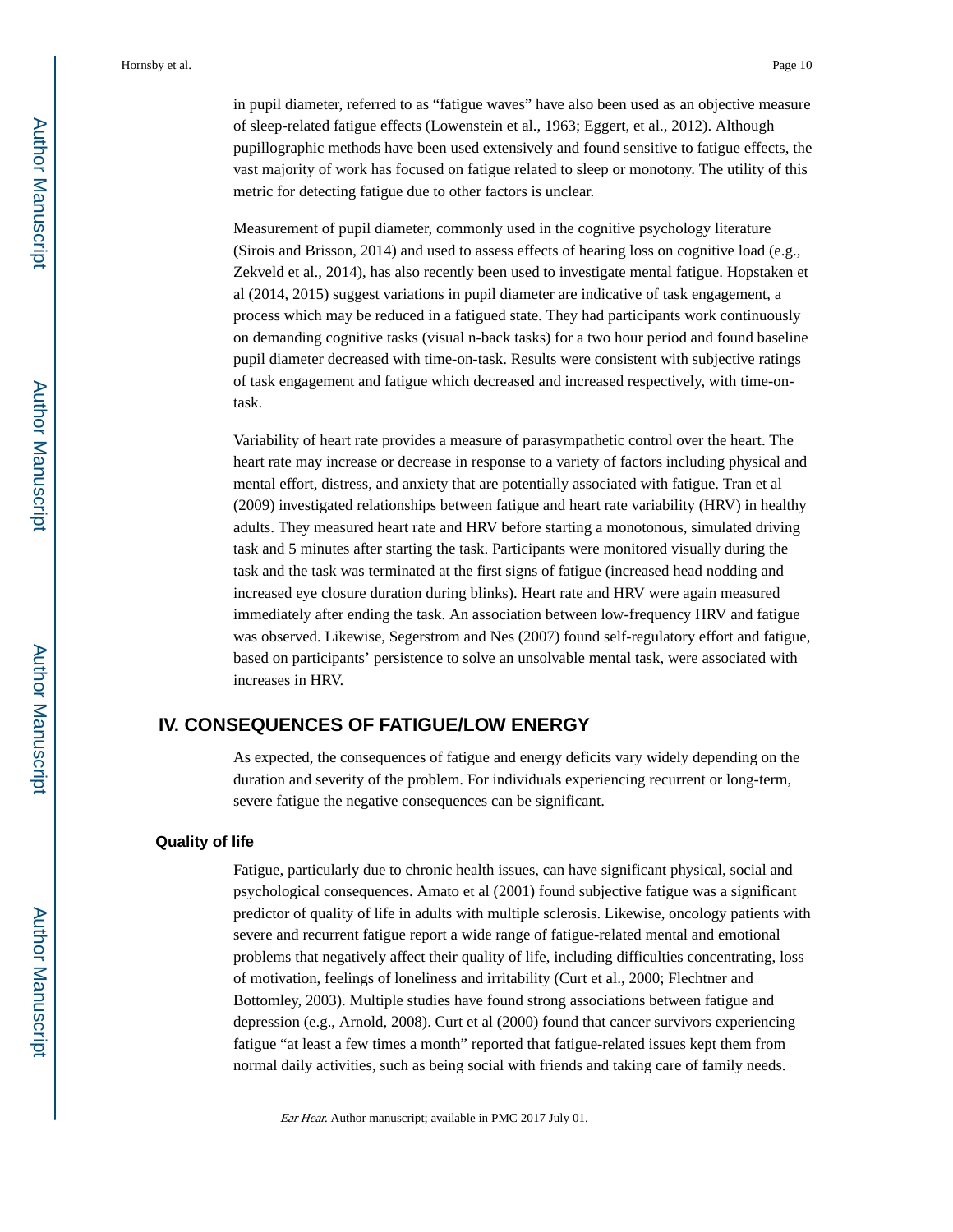Finally, Evans and Wickstrom (1999) found that fatigue was common among adults with chronic illness and strongly correlated with their self-care abilities which are also strongly correlated with quality of life (Robinson-Smith et al., 2000).

Fatigue severity during an active disease state also modulates the effects of fatigue on quality of life following treatment. Flechtner and Bottomley (2003) found that individuals being treated for cancer who scored high on a fatigue scale during their cancer treatments were more likely to report poorer quality of life following recovery from treatment than those who reported lower fatigue during their treatments. These differences in quality of life were present even 6–7 years following treatment ending. In summary, adults with recurrent, longstanding fatigue tend to be less active, more socially isolated, less able to monitor their own self-care, and more prone to depression than non-fatigued adults.

#### **Cognitive processing**

Individuals experiencing mental fatigue often subjectively report difficulties maintaining attention or thinking quickly, clearly and efficiently. Cognitive abilities, such as working memory, attention, executive control, and processing speed, have been monitored to detect mental fatigue (Bryant et al., 2004; van der Linden, et al., 2003; Lim and Dinges, 2008). For example, Lim and Dinges (2008) summarized literature in which the Psychomotor Vigilance Task (PVT; Dinges and Powell, 1985) was used to examine the effects of sleep-related fatigue on vigilant attention and processing speed. The PVT is a simple visual reaction time task that measures sustained attention and is highly sensitive to factors affecting mental fatigue. Converging evidence from multiple studies suggests that fatigue results in a generalized slowing in processing speed and a decreased ability to maintain attention (Lieberman, 2007; Lim et al. 2010).

Likewise, van der Linden, Frese and Meijman (2003) examined the effects of mental fatigue on executive control in normal adults. They defined executive control as the ability to regulate and control thought and motor processes in order to achieve a goal. Using classic tasks from the cognitive psychology literature, they assessed flexibility and planning abilities before and after two hours of mentally demanding tasks. Compared to a control group, fatigued individuals showed evidence of fatigue-induced impairment of executive control.

#### **Workplace productivity/safety issues**

Fatigue-related decrements in cognitive function can have important consequences. For example, fatigued adults in the workplace are less productive, more likely to miss work and have extended work absences, and are more prone to errors and accidents than those not suffering from fatigue (Ricci et al., 2007; Williamson, et al., 2011). From a safety perspective, fatigue-related decrements in attention, processing speed and distractibility have been implicated in specific industrial accidents with major public health and environmental consequences, such as the near meltdown of the Three Mile Island Nuclear reactor (e.g., Mitler et al., 1988). Even in the absence of severe accidents, fatigue-related loss of work productivity is a significant economic issue. Ricci et al (2007) suggests productivity decreases associated with fatigue costs businesses over 100 billion dollars annually in the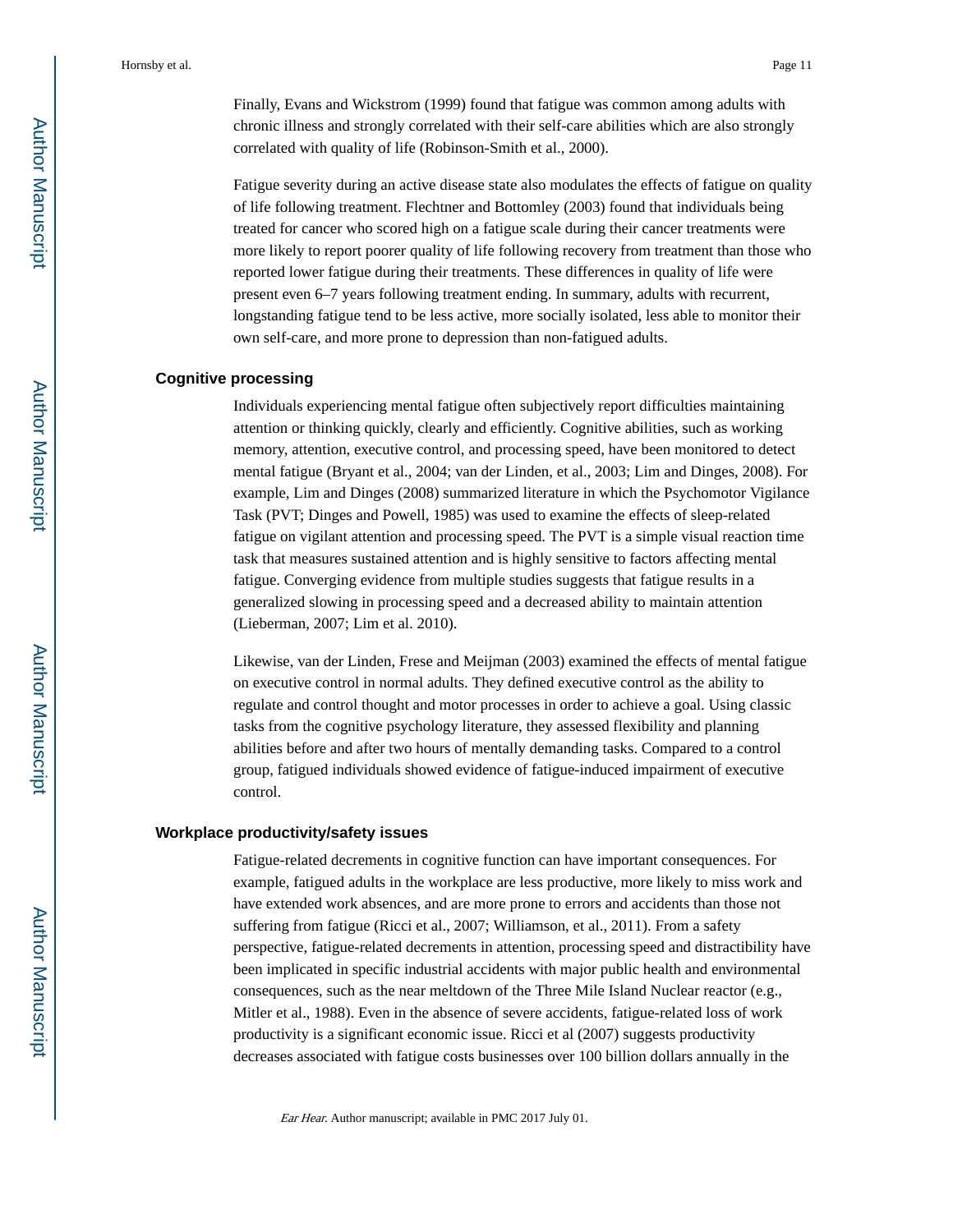U.S. alone. Lost production time at work is especially problematic among fatigued adults who also suffer from other chronic conditions.

## **V. FATIGUE CONCEPTS- Relation to hearing loss**

#### **Subjective fatigue - relation to hearing loss**

Much of what we know about relationships between fatigue and hearing loss is subjective, coming from anecdotal reports or indirectly from related qualitative research (Backenroth and Ahlner, 2000; Copithorne, 2006; Hetu et al., 1988; Nachtegaal et al., 2009). As a field, we are just beginning to examine relationships between fatigue and hearing loss directly (Bess and Hornsby, 2014; Hornsby, 2013; McGarrigle, et al., 2014). The limited available evidence suggests that hearing loss, like many other chronic health conditions, increases risk for subjective fatigue and vigor deficits in adults and children (Hetu, et al., 1988; Hornsby et al., 2014). For example, Hetu et al. (1988) interviewed metal plant workers to identify perceived difficulties and consequences associated with their hearing loss. As expected, common reports included difficulty understanding speech and reduced awareness of environmental sounds. To compensate for these difficulties, individuals reported a need for increased attention, concentration and effort at work. This, in turn, led to reports of increased stress, tension and fatigue. The fatigue experienced by some workers was such that they were "too tired for normal activities" (Hetu et al 1988, p. 255).

A similar finding was reported by Kramer et al. (2006). In this study, working adults with hearing loss reported their work duties required more effort in hearing to complete than did their normally hearing co-workers doing the same/similar jobs. Furthermore, an analysis of rates of sick leave revealed that persons with hearing loss were approximately four times more likely than workers without hearing loss to miss work due to complaints of "mental distress" (defined as sick leave due to "fatigue, strain or burnout").

Nachtegaal and colleagues (2009, 2012) examined associations between hearing difficulties, work productivity (including taking sick leave), and need for recovery. Their results suggested that as hearing difficulties increased, self-rated work productivity decreased. In addition, individuals with greater hearing difficulties were also more likely to report being less able to complete all required work duties and needed more time to fully recover from their work-related stress. The increased need for recovery following work also appeared to increase the risk of extended (>5 days) sick leave. Findings such as these suggest that the additional effort in hearing expended throughout the day by persons with hearing loss may be a significant factor affecting quality of life and work experience.

Although limited in scope, recent work using validated fatigue scales also supports the idea that children and adults with hearing loss are at increased risk for fatigue. For example, preliminary data from Hornsby and colleagues (2014) found children with hearing loss reported significantly more fatigue than age-matched children without hearing loss. Although the sample size was small  $(n=10)$ , the magnitude of deficit experienced by the children with hearing loss was substantial and larger than that reported by children with other chronic health conditions, such as cancer, rheumatoid arthritis, diabetes, and obesity.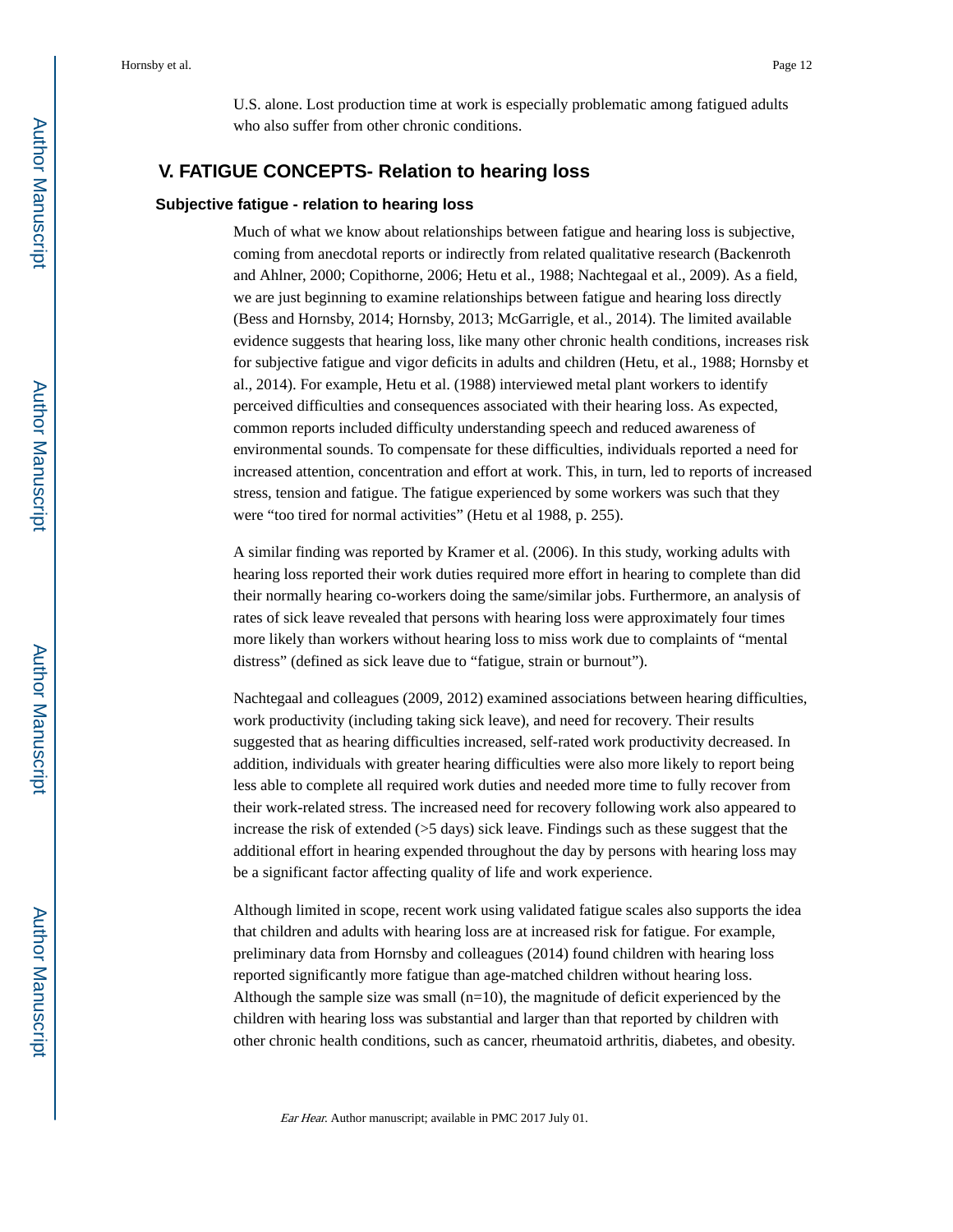Likewise, Hornsby and Kipp (2015) found that adults with hearing loss seeking help for their hearing difficulties reported significantly less vigor than age-matched normative data (Nyenhuis et al., 1999). In addition, they found that adults with hearing difficulties were much more likely (32% vs. 7%) to experience severe vigor deficits (scores >1.5 standard deviations below normative means). Differences between groups on the fatigue subscale of the POMS were also significant, but smaller (15% vs. 7%). While it is intuitive that hearing loss-related fatigue would be driven by listening experiences, the relative contribution of listening difficulties versus other factors (e.g., age, motivation, comorbid conditions, etc…) remains unclear. Additional work is clearly needed to characterize the subjective issues of adults with hearing loss in relation to fatigue and vigor deficits.

#### **Behavioral assessments of fatigue - relation to hearing loss**

Research on fatigue-related performance decrements (i.e. behavioral assessment of fatigue) is difficult to carry out, requiring trial-and-error to arrive at experimental conditions and parameters which reliably elicit the phenomena intended for study. Thus it is not surprising that work with persons with hearing loss in this area is limited. Hornsby (2013) examined the effects of hearing aid use on subjective fatigue and fatigue-related performance decrements. In that study, participants completed a cognitively demanding speech-in-noise dual-task over a 50-minute period either unaided or when listening via hearing aids. Signalto-noise ratios (SNRs) were individually chosen to result in aided understanding of  $\sim$ 75% correct. Subjective ratings obtained immediately before and after completing the speech dual-task revealed large increases in fatigue and a reduced ability to maintain focus and attention following the 50-minute task, regardless of listening condition (i.e., with or without hearing aids). In addition, several performance measures derived from the dual-task (word recognition, word recall, visual reaction times) were monitored over the course of the task. When listening with hearing aids, word recognition, word recall and processing speed (visual reaction times) remained stable over time. Likewise, when listening unaided, word recognition and word recall were poorer than when aided, but they also remained stable over time. In contrast, response speed to the visual signal slowed significantly over time (a fatigue-related performance decrement) when listening without hearing aids. This work provides preliminary evidence that aided listening may reduce susceptibility to speechprocessing induced fatigue-related performance decrements in cognitive processing speed. Despite the behavioral evidence of fatigue (performance decrement) when listening unaided but not aided, subjective reports were not sensitive to unaided-aided differences. This finding is not unique, as discrepancies between subjective and objective measures of fatigue are not uncommon (Leavitt and DeLuca, 2010).

In addition, substantial individual variability was observed across participants in this study. Some participants had only minimal, or no, changes in subjective ratings. Likewise, changes in processing speed (visual reaction times) over time varied widely with some participants slowing substantially while others changed only minimally. However, a series of correlation analyses did not reveal any associations between these changes and multiple variables (e.g., PTA, age, word recognition, etc). Thus, the reason for the wide variability remains unknown. It is also worth noting that in a separate experiment (Hornsby, 2012), using the same speech dual-task paradigm, but at a poorer SNR (individually chosen to result in aided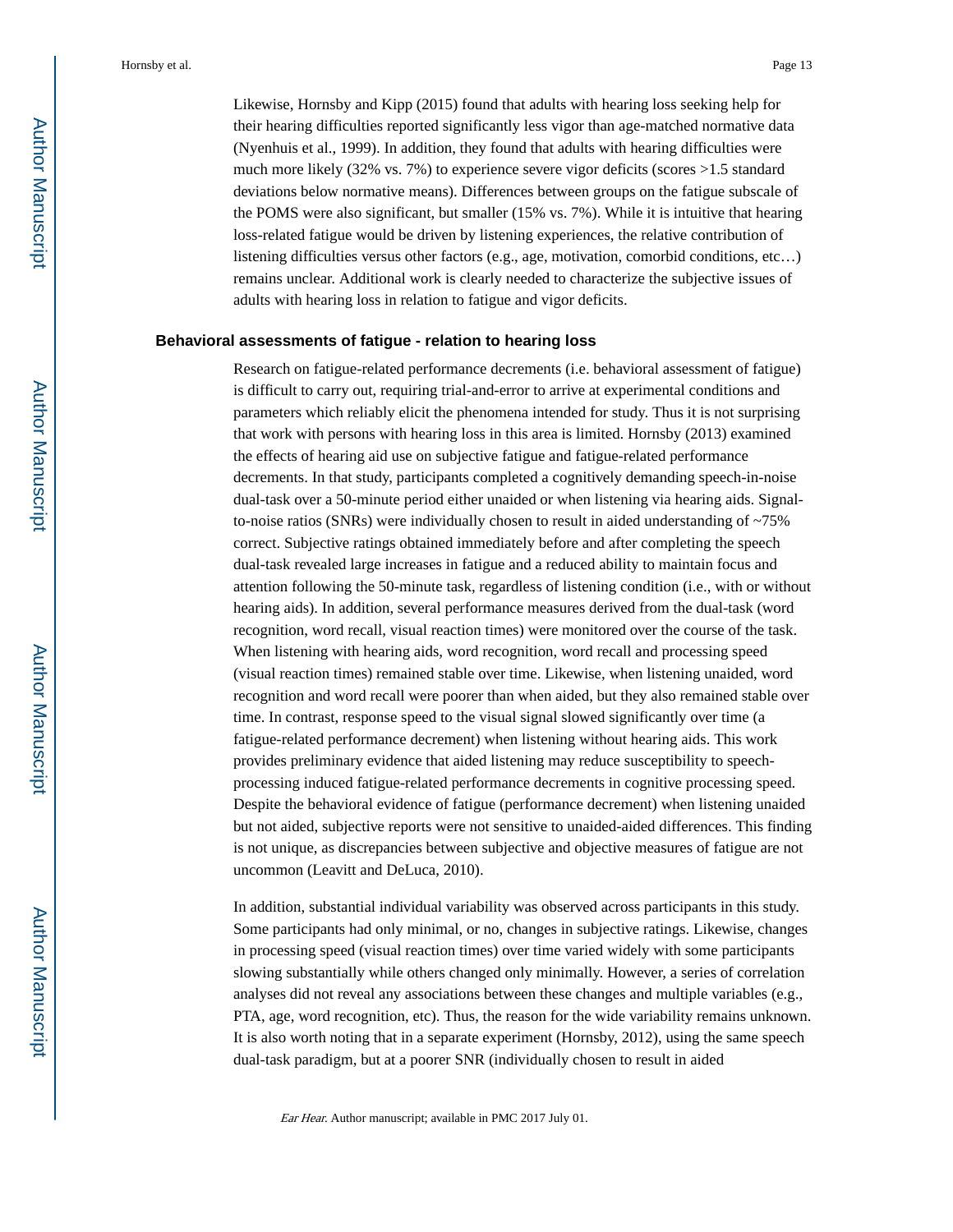understanding of ~50% correct), no fatigue-related performance decrements were noted in either (unaided/aided) condition. However, subjective differences were observed, with unaided listening leading to larger increases in fatigue than when aided. The reason for the divergent outcomes is not clear and serves to highlight the potential impact of experimental parameters on the development and expression of fatigue.

#### **Biologic and physiologic assessments of fatigue - relation to hearing loss**

Hicks and Tharpe (2002) measured cortisol levels in children (5–11 years old) with and without hearing loss (n=10/group) at the beginning  $(\sim 9:00 \text{ a.m.})$  and end  $(\sim 2:00 \text{ p.m.})$  of the school day and predicted a blunted response in the children with hearing loss compared to their normative controls. In fact, no significant differences in cortisol levels were observed between groups in this study. However, the limited number of samples obtained during the day did not allow for assessment of the cortisol awakening response (CAR), a potentially important marker of fatigue, and provided only a gross measure of the diurnal cortisol patterns between groups. Moreover, the sample size may have been too small to detect between-group differences.

Recent work by Bess et al., (2015, in review) also investigated the effects of hearing loss on cortisol levels in children (6–12 years old). Participants included 32 children with normal hearing and 28 children with mild-moderate hearing loss. In this study, salivary cortisol was measured on two separate days and at six time points across the waking hours. Results revealed that the CAR in children with hearing loss was elevated upon awakening and blunted in terms of the normal initial increase upon awakening (i.e., the CAR was reduced). This pattern is consistent with the hypothesis that children with hearing loss experience continual and higher stress during the day than their normal hearing peers, hence elevated cortisol at wakening. The blunted response upon awakening also suggests a dysregulation of the hypothalamic-pituitary-adrenal (HPA) axis that could put the children at increased risk for stress-related fatigue.

### **VI. CONCLUSIONS**

Despite its ubiquity and significant negative effects on quality of life, fatigue has proven to be a complex phenomenon that is difficult to define and quantify. The principal forms of defining fatigue are subjectively or, alternatively, as a performance decrement. Subjective fatigue may be multidimensional in nature, with common dimensions including physical, mental/cognitive, and emotional fatigue and the related constructs of energy/vigor/vitality. It is also useful to distinguish between transient or acute fatigue due to short-term cognitive or physical load (which dissipates upon the cessation of the task), and sustained or long-term fatigue, such as that due to a disease condition, which is more persistent. Fatigue can be measured via self-report (subjectively), as a performance decrement on sustained tasks, or via various involuntary biological and physiological markers. Different approaches are probably measuring different aspects of fatigue and energy, as relations between them are often weak (see Mackersie and Eckert et al, this issue).

Although systematic research is limited, cumulating evidence suggests that adults and children with hearing loss may be at increased risk for fatigue and energy deficits. This is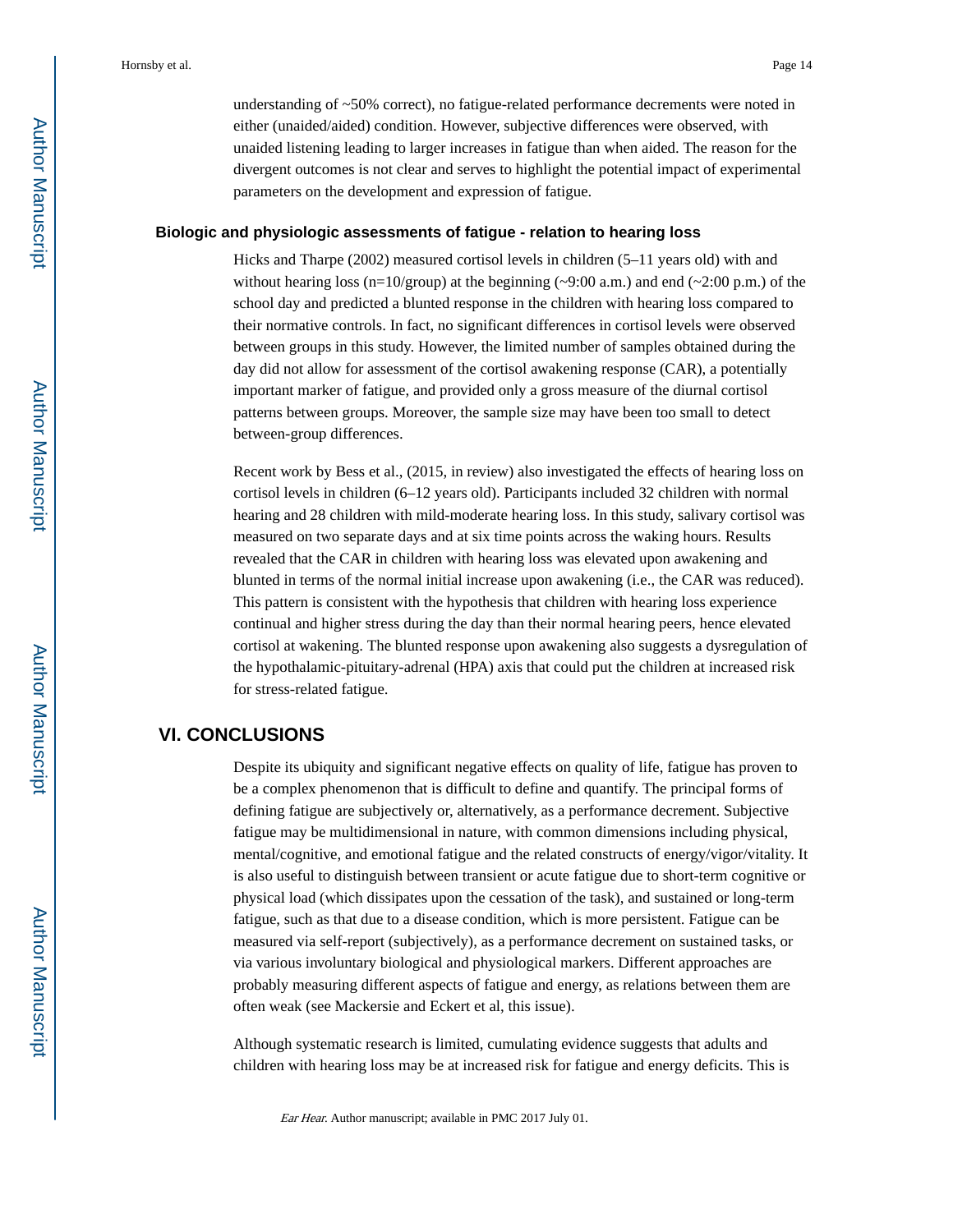measurement paradigms are currently not well developed. Importantly, some initial work suggests that audiologic interventions, such as hearing aids, may reduce susceptibility to fatigue. However, there are significant gaps in our understanding of the relationship between hearing loss and fatigue, and robust evidence that interventions such as hearing aids reduce the incidence of long-term fatigue is still lacking.

Future work should seek to identify or develop measurement methods (subjective, physiologic and behavioral) for detecting, quantifying and monitoring hearing-related fatigue in adults and children. These types of measures are required to better understand the fatigue experience of persons with hearing loss and to systematically investigate underlying mechanisms and factors responsible for susceptibility to hearing-related fatigue. Once developed, these measures could be used to investigate factors that may modulate fatigue as well as the efficacy of potential interventions designed to reduce fatigue, in persons with hearing loss.

## **Acknowledgments**

This work was supported, in part, by a grant to the first author from Oticon A/S, by the National Institute on Deafness and Communication Disorders (NIDCD) of the National Institutes of Health under award number R21DC012865 (Hornsby-PI) and the Institute of Education Sciences (IES), U.S. Department of Education, through Grant R324A110266 to Vanderbilt University (Bess- PI). The content expressed are those of the authors and do not necessarily represent the views of the National Institutes of Health, the Institute of Education Sciences, or the U.S. Department of Education.

## **References**

- Ackerman, PL. 100 years without resting. In: Ackerman, PL., editor. Cognitive Fatigue: Multidisciplinary Perspectives on Current Research and Future Applications, Decade of Behavior/ Science Conference. Washington, DC: American Psychological Association; 2011. p. 11-43.
- Amato MP, Ponziani G, Rossi F, Liedl CL, Stefanile C, Rossi L. Quality of life in multiple sclerosis: the impact of depression, fatigue and disability. Mult Scler. 2001; 7(5):340–344. [PubMed: 11724451]
- Backenroth GAM, Ahlner BH. Quality of life of hearing-impaired persons who have participated in audiological rehabilitation counselling. International Journal for the Advancement of Counselling. 2000; 22(3):225–240.
- Barnes CM, Van Dyne L. I'm tired': Differential effects of physical and emotional fatigue on workload management strategies. Human Relations. 2009; 62(1):59–92.
- Basner M, Dinges DF. Maximizing sensitivity of the psychomotor vigilance test (PVT) to sleep loss. Sleep. 2011; 34(5):581–591. [PubMed: 21532951]
- Bess FH, Hornsby BWY. Commentary: listening can be exhausting--fatigue in children and adults with hearing loss. Ear Hear. 2014; 35(6):592–599. [PubMed: 25255399]
- Bess FH, Gustafson SJ, Corbett BA, Lambert WE, Camarata SM, Hornsby BWY. Salivary Cortisol Profiles of Children with Hearing Loss. Ear Hear. 2015 in review.
- Boksem MA, Meijman TF, Lorist MM. Effects of mental fatigue on attention: an ERP study. Cognitive Brain Research. 2005; 25(1):107–116. [PubMed: 15913965]
- Bower JE, Ganz PA, Aziz N. Altered cortisol response to psychologic stress in breast cancer survivors with persistent fatigue. Psychosomatic Medicine. 2005; 67(2):277–280. [PubMed: 15784794]
- Bryant D, Chiaravalloti ND, DeLuca J. Objective Measurement of Cognitive Fatigue in Multiple Sclerosis. [Peer Reviewed]. Rehabilitation Psychology. 2004; 49(2):114–122.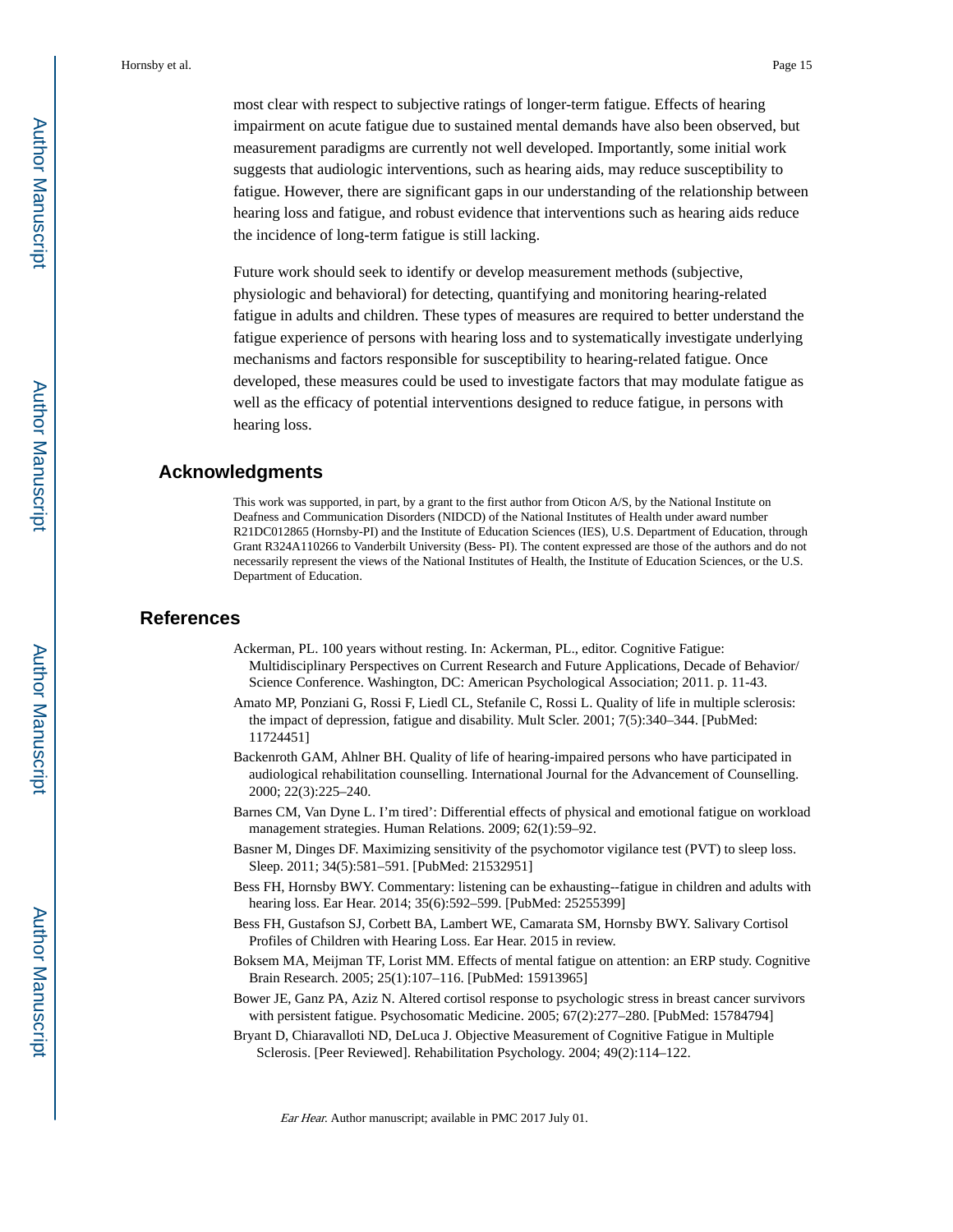- Caffier PP, Erdmann U, Ullsperger P. Experimental evaluation of eye-blink parameters as a drowsiness measure. European Journal of Applied Physiology. 2003; 89(3–4):319–325. [PubMed: 12736840]
- Cella D, Riley W, Stone A, Rothrock N, Reeve B, Yount S, … Choi S. The Patient-Reported Outcomes Measurement Information System (PROMIS) developed and tested its first wave of adult selfreported health outcome item banks: 2005–2008. Journal of clinical epidemiology. 2010; 63(11): 1179–1194. [PubMed: 20685078]
- Chalder T, Berelowitz G, Pawlikowska T, Watts L, Wessely S, Wright D, Wallace EP. Development of a fatigue scale. J Psychosom Res. 1993; 37(2):147–153. [PubMed: 8463991]
- Chaudhuri A, Behan PO. Fatigue and basal ganglia. J Neurol Sci. 2000; 179(S 1–2):34–42. [PubMed: 11054483]
- Copithorne, D. The Fatigue Factor: How I Learned to Love Power Naps, Meditation, and Other Tricks to Cope With Hearing-Loss Exhaustion. Healthy Hearing Web site. 2006 Aug 21. Retrieved May 6, 2014 from [http://www.healthyhearing.com/content/articles/Hearing-loss/Treatments/7844-The](http://www.healthyhearing.com/content/articles/Hearing-loss/Treatments/7844-The-fatigue-factor-how)[fatigue-factor-how](http://www.healthyhearing.com/content/articles/Hearing-loss/Treatments/7844-The-fatigue-factor-how)
- Craig A, Tran Y, Wijesuriya N, Nguyen H. Regional brain wave activity changes associated with fatigue. Psychophysiology. 2012; 49(4):574–582. [PubMed: 22324302]
- Curt GA, Breitbart W, Cella D, Groopman JE, Horning SJ, Itri LM, … Portenoy RK. Impact of cancerrelated fatigue on the lives of patients: new findings from the Fatigue Coalition. The Oncologist. 2000; 5(5):353–360. [PubMed: 11040270]
- DeLuca, J. Fatigue, Cognition, and Mental Effort. In: DeLuca, J., editor. Fatigue as a window to the brain. Cambridge, Mass: MIT Press; 2005. p. 37-58.
- Dinges D, Powell J. Microcomputer analyses of performance on a portable, simple visual RT task during sustained operations. Behavior Research Methods. 1985; 17(6):652–655.
- Dittner AJ, Wessely SC, Brown RG. The assessment of fatigue: a practical guide for clinicians and researchers. J Psychosom Res. 2004; 56(2):157–170. [PubMed: 15016573]
- Eggert T, Sauter C, Popp R, Zeitlhofer J, Danker-Hopfe H. The pupillographic sleepiness test in adults: Effect of age, gender, and time of day on pupillometric variables. American Journal of Human Biology. 2012; 24(6):820–828. [PubMed: 23012225]
- Evans EJ, Wickstrom B. Subjective fatigue and self-care in individuals with chronic illness. Medsurg Nurs. 1999; 8(6):363–369. [PubMed: 11000775]
- Flechtner H, Bottomley A. Fatigue and quality of life: lessons from the real world. Oncologist. 2003; 8(Suppl 1):5–9. [PubMed: 12626781]
- Garber CE, Friedman JH. Effects of fatigue on physical activity and function in patients with Parkinson's disease. Neurology. 2003; 60(7):1119–1124. [PubMed: 12682317]
- Gold AE, MacLeod KM, Deary IJ, Frier BM. Hypoglycemia-induced cognitive dysfunction in diabetes mellitus: effect of hypoglycemia unawareness. Physiology & behavior. 1995; 58(3):501–511. [PubMed: 8587958]
- Granger DA, Kivlighan KT, el-Sheikh M, Gordis EB, Stroud LR. Salivary alpha-amylase in biobehavioral research: recent developments and applications. Annals of the New York Academy of Sciences. 2007; 1098:122–144. [PubMed: 17332070]
- Hann D, Jacobsen P, Azzarello L, Martin S, Curran S, Fields K, … Lyman G. Measurement of fatigue in cancer patients: development and validation of the Fatigue Symptom Inventory. Quality of Life research. 1998; 7(4):301–310. [PubMed: 9610214]
- Hetu R, Riverin L, Lalande N, et al. Qualitative analysis of the handicap associated with occupational hearing loss. Br J Audiol. 1988; 22(4):251–64. [PubMed: 3242715]
- Hicks CB, Tharpe AM. Listening effort and fatigue in school-age children with and without hearing loss. J Speech Lang Hear Res. 2002; 45(3):573–584. [PubMed: 12069009]
- Hopstaken JF, van der Linden D, Bakker AB, Kompier MA. A multifaceted investigation of the link between mental fatigue and task disengagement. Psychophysiology. 2014
- Hopstaken JF, van der Linden D, Bakker AB, Kompier MA. The window of my eyes: Task disengagement and mental fatigue covary with pupil dynamics. Biological psychology. 2015; 110:100–106. [PubMed: 26196899]
- Hornsby, B. Tired of Listening: Subjective and Objective Measures of Hearing Related Fatigue. Paper presented at the International Hearing Aid Conference (IHCON); Lake Tahoe, CA. 2012 Aug.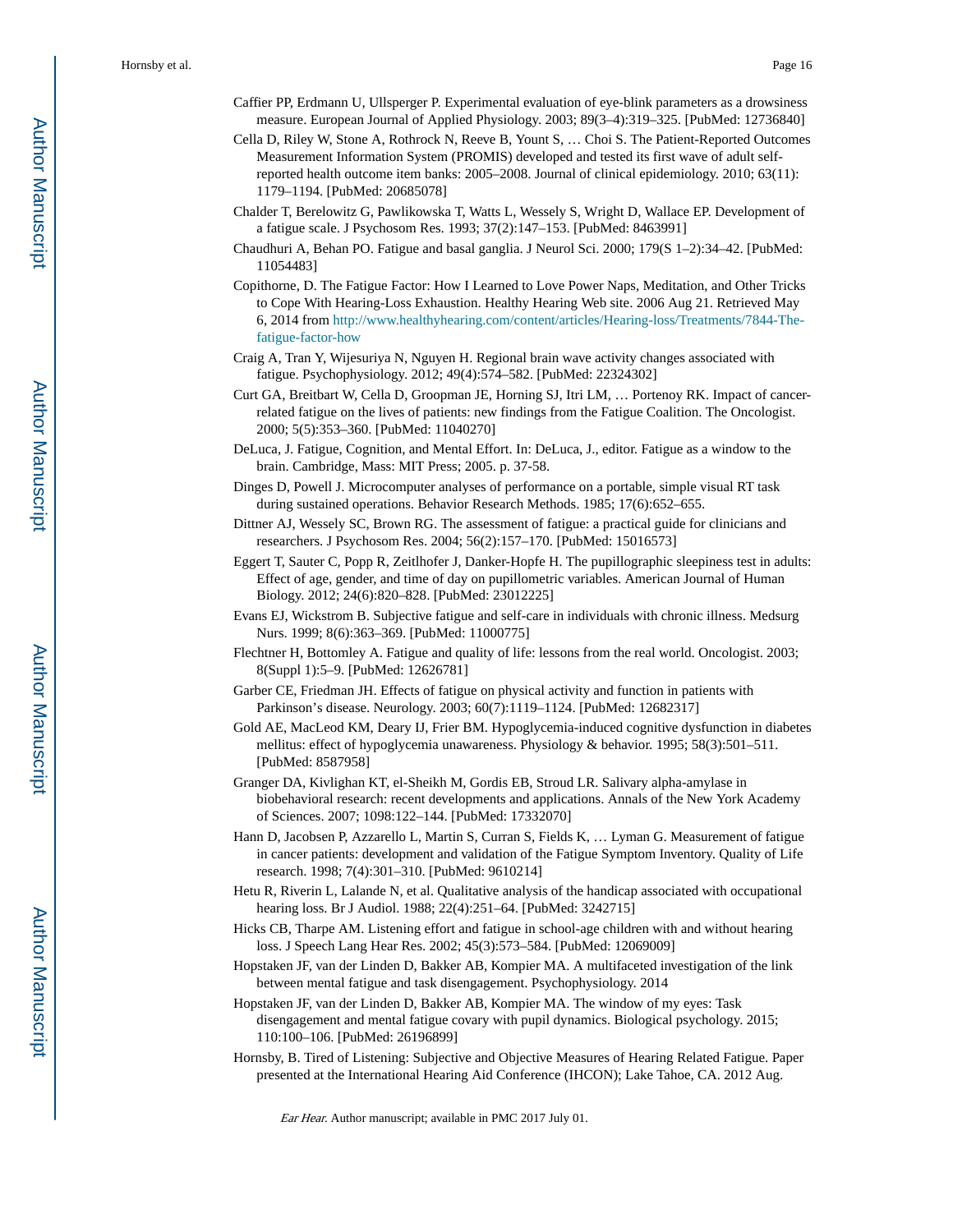- Hornsby BWY. The Effects of Hearing Aid Use on Listening Effort and Mental Fatigue Associated With Sustained Speech Processing Demands. Ear and Hearing. 2013; 34:523–534. [PubMed: 23426091]
- Hornsby B, Kipp AM. Subjective Ratings of Fatigue and Vigor in Adults with Hearing Loss Are Driven by Perceived Hearing Difficulties Not Degree of Hearing Loss. Ear and Hearing. 2015; Advance online publication. doi: 10.1097/AUD.0000000000000203
- Hornsby BWY, Werfel K, Camarata S, Bess FH. Subjective Fatigue in Children With Hearing Loss: Some Preliminary Findings. American Journal of Audiology. 2014; 23(1):129–134. [PubMed: 23824428]
- Jansen NW, Kant I, van den Brandt PA. Need for recovery in the working population: description and associations with fatigue and psychological distress. International journal of behavioral medicine. 2002; 9(4):322–340. [PubMed: 12512472]
- Kato Y, Endo H, Kizuka T. Mental fatigue and impaired response processes: event-related brain potentials in a Go/NoGo task. International Journal of Psychophysiology. 2009; 72(2):204–211. [PubMed: 19135100]
- Kramer SE, Kapteyn TS, Houtgast T. Occupational performance: comparing normally-hearing and hearing-impaired employees using the Amsterdam Checklist for Hearing and Work. Int J Audiol. 2006; 45(9):503–512. [PubMed: 17005493]
- Krupp LB, LaRocca NG, Muir-Nash J, Steinberg AD. The fatigue severity scale. Application to patients with multiple sclerosis and systemic lupus erythematosus. Arch Neurol. 1989; 46(10): 1121–1123. [PubMed: 2803071]
- Kuebler U, von Kanel R, Heimgartner N, Zuccarella-Hackl C, Stirnimann G, Ehlert U, Wirtz PH. Norepinephrine infusion with and without alpha-adrenergic blockade by phentolamine increases salivary alpha amylase in healthy men. Psychoneuroendocrinology. 2014; 49:290–298. [PubMed: 25128931]
- Lal SK, Craig A. A critical review of the psychophysiology of driver fatigue. Biological psychology. 2001; 55(3):173–194. [PubMed: 11240213]
- Leavitt VM, DeLuca J. Central fatigue: issues related to cognition, mood and behavior, and psychiatric diagnoses. PM R. 2010; 2(5):332–337. [PubMed: 20656614]
- LeDuc PA, Greig JL, Dumond SL. Involuntary eye responses as measures of fatigue in US Army Apache aviators. Aviation, space, and environmental medicine. 2005; 76(Supplement 1):C86–C91.
- Lee KA, Hicks G, Nino-Murcia G. Validity and reliability of a scale to assess fatigue. Psychiatry Res. 1991; 36(3):291–298. [PubMed: 2062970]
- Lim J, Dinges DF. Sleep deprivation and vigilant attention. Ann N Y Acad Sci. 2008; 1129:305–322. [PubMed: 18591490]
- Lim J, Wu WC, Wang J, Detre JA, Dinges DF, Rao H. Imaging brain fatigue from sustained mental workload: an ASL perfusion study of the time-on-task effect. Neuroimage. 2010; 49(4):3426– 3435. [PubMed: 19925871]
- Lieberman HR. Cognitive methods for assessing mental energy. Nutr Neurosci. 2007; 10(5–6):229– 242. [PubMed: 18284031]
- Lorist MM, Bezdan E, ten Caat M, Span MM, Roerdink JBTM, Maurits NM. The influence of mental fatigue and motivation on neural network dynamics; an EEG coherence study. Brain Research. 2009; 1270(0):95–106. [PubMed: 19306850]
- Mackworth N. The breakdown of vigilance during prolonged visual search. Quarterly Journal of Experimental Psychology. 1948; 1(1):6–21.
- Marcora SM, Staiano W, Manning V. Mental fatigue impairs physical performance in humans. Journal of Applied Physiology. 2009; 106(3):857–864. [PubMed: 19131473]
- McGarrigle R, Munro KJ, Dawes P, Stewart AJ, Moore DR, Barry JG, Amitay S. Listening effort and fatigue: What exactly are we measuring? A British Society of Audiology Cognition in Hearing Special Interest Group 'white paper'. International Journal of Audiology. 2014; 53(7):433–445. [PubMed: 24673660]
- McNair, D.; Lorr, M.; Droppleman, L. Profile of mood states. San Diego, Calif: Educational and Industrial Testing Service; 1971. [http://www.mhs.com/product.aspx?](http://www.mhs.com/product.aspx?gr=cli&id=overview&prod=poms) [gr=cli&id=overview&prod=poms](http://www.mhs.com/product.aspx?gr=cli&id=overview&prod=poms)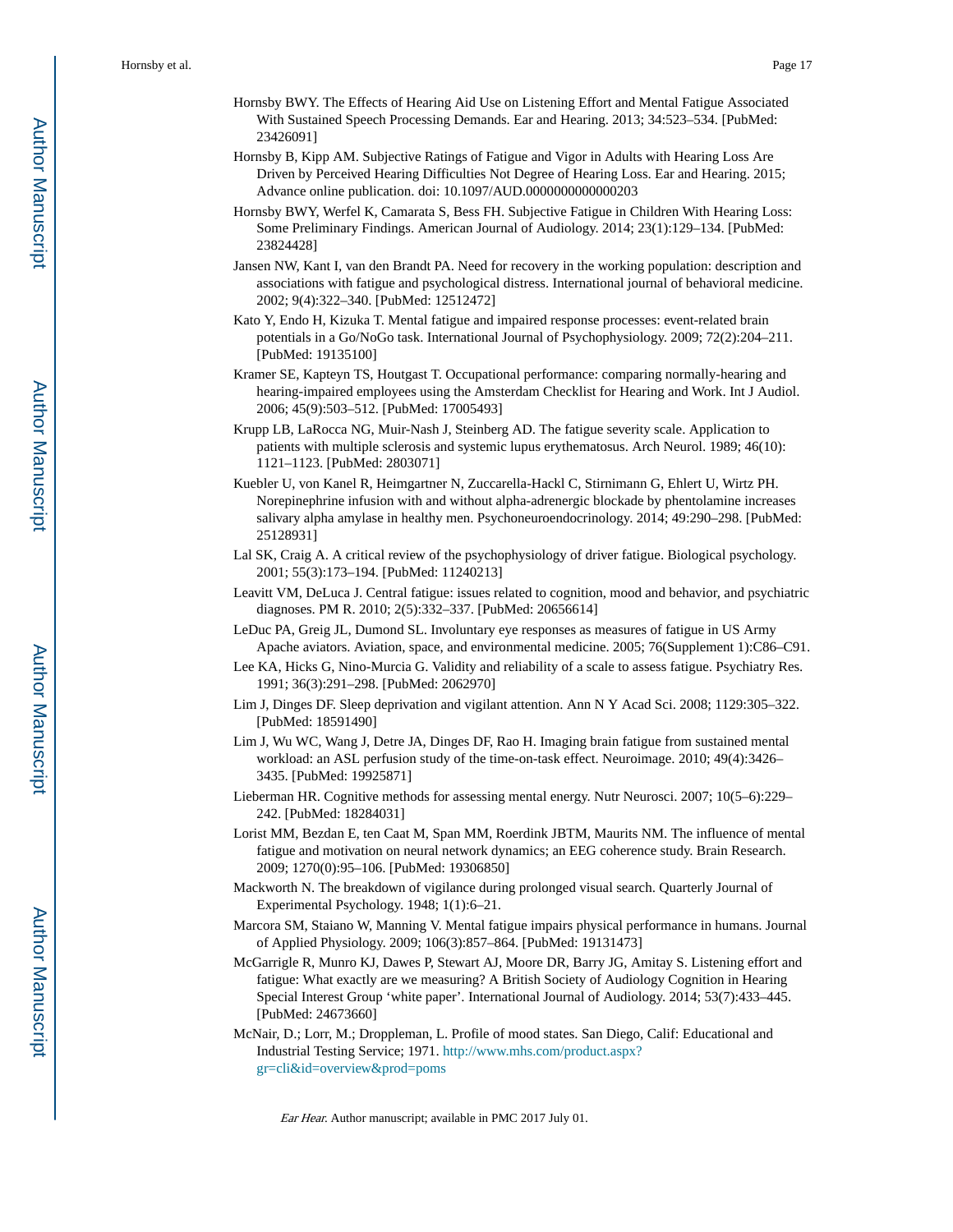- Michielsen HJ, De Vries J, Van Heck GL, Van de Vijver FJ, Sijtsma K. Examination of the Dimensionality of Fatigue: The Construction of the Fatigue Assessment Scale (FAS). European Journal of Psychological Assessment. 2004; 20(1):39.
- McNair, DM.; Heuchert, JWP. Profile of mood states: Technical update. Toronto: Multi-Health Systems Inc; 2010.
- Mitler MM, Carskadon MA, Czeisler CA, Dement WC, Dinges DF, Graeber RC. Catastrophes, sleep, and public policy: consensus report. Sleep. 1988; 11(1):100. [PubMed: 3283909]
- Nachtegaal J, Kuik DJ, Anema JR, et al. Hearing status, need for recovery after work, and psychosocial work characteristics: Results from an internet-based national survey on hearing. Int J Audiol. 2009; 48(10):684–691. [PubMed: 19863354]
- Nachtegaal J, Festen JM, Kramer SE. Hearing ability in working life and its relationship with sick leave and self-reported work productivity. Ear Hear. 2012; 33(1):94–103. [PubMed: 21826005]
- Nater UM, Rohleder N. Salivary alpha-amylase as a non-invasive biomarker for the sympathetic nervous system: current state of research. Psychoneuroendocrinology. 2009; 34(4):486–496. [PubMed: 19249160]
- Newsholme E, Blomstrand E, Ekblom B. Physical and mental fatigue: metabolic mechanisms and importance of plasma amino acids. British medical bulletin. 1992; 48(3):477–495. [PubMed: 1360309]
- Nozaki S, Tanaka M, Mizuno K, Ataka S, Mizuma H, Tahara T, … Watanabe Y. Mental and physical fatigue-related biochemical alterations. Nutrition. 2009; 25(1):51–57. [PubMed: 18834718]
- Nyenhuis DL, Yamamoto C, Luchetta T, Terrien A, Parmentier A. Adult and geriatric normative data and validation of the profile of mood states. J Clin Psychol. 1999; 55(1):79–86. [PubMed: 10100834]
- O'Connor P. Evaluation of four highly cited energy and fatigue mood measures. Journal of Psychosomatic Research. 2004; 57(5):435–441. [PubMed: 15581646]
- O'Connor PJ. Mental Energy: Assessing the Mood Dimension. Nutrition Reviews. 2006; 64:S7–S9. [PubMed: 16910215]
- Olsson EM, Roth WT, Melin L. Psychophysiological characteristics of women suffering from stressrelated fatigue. Stress and Health. 2010; 26(2):113–126.
- Lowenstein O, Feinberg R, Loewenfeld IE. Pupillary Movements During Acute and Chronic Fatigue A New Test for the Objective Evaluation of Tiredness. Investigative Ophthalmology & Visual Science. 1963; 2(2):138–157.
- Piper BF, Dibble SL, Dodd MJ, Weiss MC, Slaughter RE, Paul SM. The revised Piper Fatigue Scale: psychometric evaluation in women with breast cancer. Oncol Nurs Forum. 1998; 25(4):677–684. [PubMed: 9599351]
- Ricci JA, Chee E, Lorandeau AL, Berger J. Fatigue in the U.S. workforce: prevalence and implications for lost productive work time. J Occup Environ Med. 2007; 49(1):1–10. [PubMed: 17215708]
- Roberts AD, Wessely S, Chalder T, Papadopoulos A, Cleare AJ. Salivary cortisol response to awakening in chronic fatigue syndrome. The British Journal of Psychiatry. 2004; 184(2):136–141. [PubMed: 14754825]
- Robinson-Smith G, Johnston MV, Allen J. Self-care self-efficacy, quality of life, and depression after stroke. [Research Support, Non-U.S. Gov't]. Arch Phys Med Rehabil. 2000; 81(4):460–464. [PubMed: 10768536]
- Rohleder N, Nater UM, Wolf JM, Ehlert U, Kirschbaum C. Psychosocial stress-induced activation of salivary alpha-amylase: an indicator of sympathetic activity? Annals of the New York Academy of Sciences. 2004; 1032:258–263. [PubMed: 15677423]
- Ryan RM, Frederick C. On energy, personality, and health: Subjective vitality as a dynamic reflection of well-being. Journal of personality. 1997; 65(3):529–565. [PubMed: 9327588]
- Schmidt-Reinwald A, Pruessner JC, Hellhammer DH, Federenko I, Rohleder N, Schurmeyer TH, Kirschbaum C. The cortisol response to awakening in relation to different challenge tests and a 12 hour cortisol rhythm. Life Sciences. 1999; 64(18):1653–1660. [PubMed: 10328525]
- Schwid SR, Covington M, Segal BM, Goodman AD. Fatigue in multiple sclerosis: current understanding and future directions. Journal of rehabilitation research and development. 2002; 39(2):211–224. [PubMed: 12051465]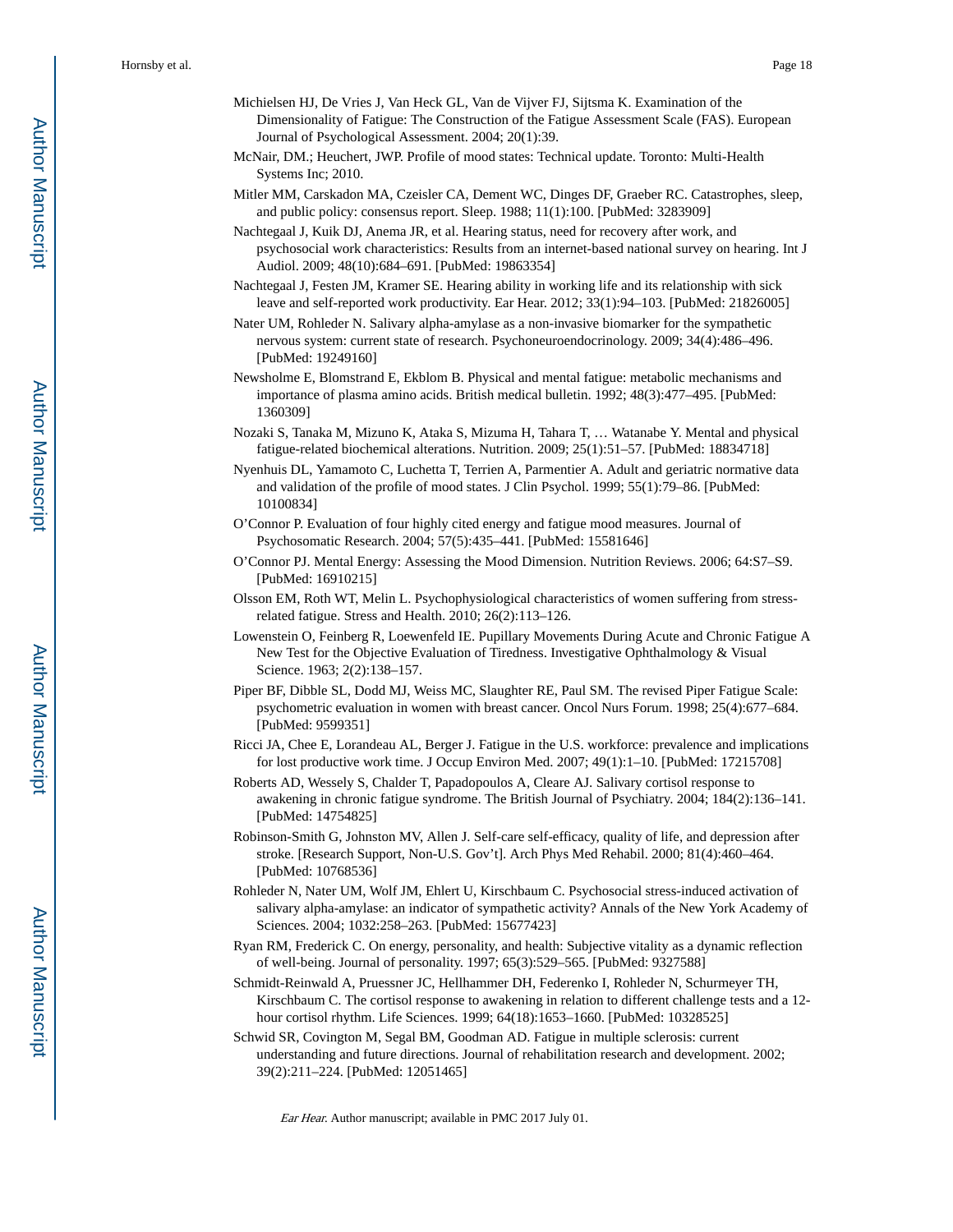- Segerstrom SC, Nes LS. Heart rate variability reflects self-regulatory strength, effort, and fatigue. Psychological science. 2007; 18(3):275–281. [PubMed: 17444926]
- Shigihara Y, Tanaka M, Ishii A, Tajima S, Kanai E, Funakura M, Watanabe Y. Two different types of mental fatigue produce different styles of task performance. Neurology, Psychiatry and Brain Research. 2013; 19(1):5–11.
- Shirom A. Vigor as a positive affect at work: Conceptualizing vigor, its relations with related constructs, and its antecedents and consequences. Review of General Psychology. 2011; 15(1):50.
- Sirois S, Brisson J. Pupillometry. Wiley Interdisciplinary Reviews: Cognitive Science. 2014; 5(6):679– 692. [PubMed: 26308873]
- Sluiter J, De Croon E, Meijman T, Frings-Dresen M. Need for recovery from work related fatigue and its role in the development and prediction of subjective health complaints. Occupational and environmental medicine. 2003; 60(suppl 1):i62–i70. [PubMed: 12782749]
- Smets EM, Garssen B, Bonke B, De Haes JC. The Multidimensional Fatigue Inventory (MFI) psychometric qualities of an instrument to assess fatigue. J Psychosom Res. 1995; 39(3):315–325. [PubMed: 7636775]
- Stein KD, Martin SC, Hann DM, Jacobsen PB. A Multidimensional Measure of Fatigue for Use with Cancer Patients. Cancer Practice. 1998; 6(3):143–152. [PubMed: 9652245]
- Stein KD, Jacobsen PB, Blanchard CM, Thors C. Further validation of the multidimensional fatigue symptom inventory-short form. J Pain Symptom Manage. 2004; 27(1):14–23. [PubMed: 14711465]
- Strasser F, Müller-Käser I, Dietrich D. Evaluating cognitive, emotional, and physical fatigue domains in daily practice by single-item questions in patients with advanced cancer: a cross-sectional pragmatic study. Journal of Pain and Symptom Management. 2009; 38(4):505–514. [PubMed: 19822275]
- Teichner WH. The detection of a simple visual signal as a function of time of watch. Hum Factors. 1974; 16(4):339–353. [PubMed: 4435787]
- Thayer RE. Activation-deactivation adjective check list: Current overview and structural analysis. Psychological reports. 1986; 58(2):607–614.
- Tiesinga LJ, Dassen TW, Halfens RJ. Fatigue: a summary of the definitions, dimensions, and indicators. Nurs Diagn. 1996; 7(2):51–62. [PubMed: 8716946]
- Tran Y, Wijesuriya N, Tarvainen M, Karjalainen P, Craig A. The relationship between spectral changes in heart rate variability and fatigue. Journal of Psychophysiology. 2009; 23(3):143–151.
- Trejo, LJ.; Kochavi, R.; Kubitz, K.; Montgomery, LD.; Rosipal, R.; Matthews, B. Measures and models for predicting cognitive fatigue. Paper presented at the Defense and Security; 2005.
- van der Linden D, Frese M, Meijman TF. Mental fatigue and the control of cognitive processes: effects on perseveration and planning. Acta Psychol (Amst). 2003; 113(1):45–65. [PubMed: 12679043]
- van Veldhoven M, Broersen S. Measurement quality and validity of the "need for recovery scale". Occupational and environmental medicine. 2003; 60(suppl 1):i3–i9. [PubMed: 12782740]
- Ware JE Jr, Sherbourne CD. The MOS 36-item short-form health survey (SF-36). I. Conceptual framework and item selection. Med Care. 1992; 30(6):473–483. [PubMed: 1593914]
- Whitehead L. The measurement of fatigue in chronic illness: a systematic review of unidimensional and multidimensional fatigue measures. J Pain Symptom Manage. 2009; 37(1):107–128. [PubMed: 19111779]
- Williamson A, Lombardi DA, Folkard S, Stutts J, Courtney TK, Connor JL. The link between fatigue and safety. Accident Analysis & Prevention. 2011; 43(2):498–515. [PubMed: 21130213]
- Wust S, Federenko I, Hellhammer DH, Kirschbaum C. Genetic factors, perceived chronic stress, and the free cortisol response to awakening. Psychoneuroendocrinology. 2000; 25(7):707–720. [PubMed: 10938450]
- Yamaguchi M, Deguchi M, Wakasugi J, Ono S, Takai N, Higashi T, Mizuno Y. Hand-held monitor of sympathetic nervous system using salivary amylase activity and its validation by driver fatigue assessment. Biosensors and Bioelectronics. 2006; 21(7):1007–1014. [PubMed: 15871919]
- Zekveld AA, Kramer SE. Cognitive processing load across a wide range of listening conditions: Insights from pupillometry. Psychophysiology. 2014; 51(3):277–284. [PubMed: 24506437]

Author Manuscript

Author Manuscript